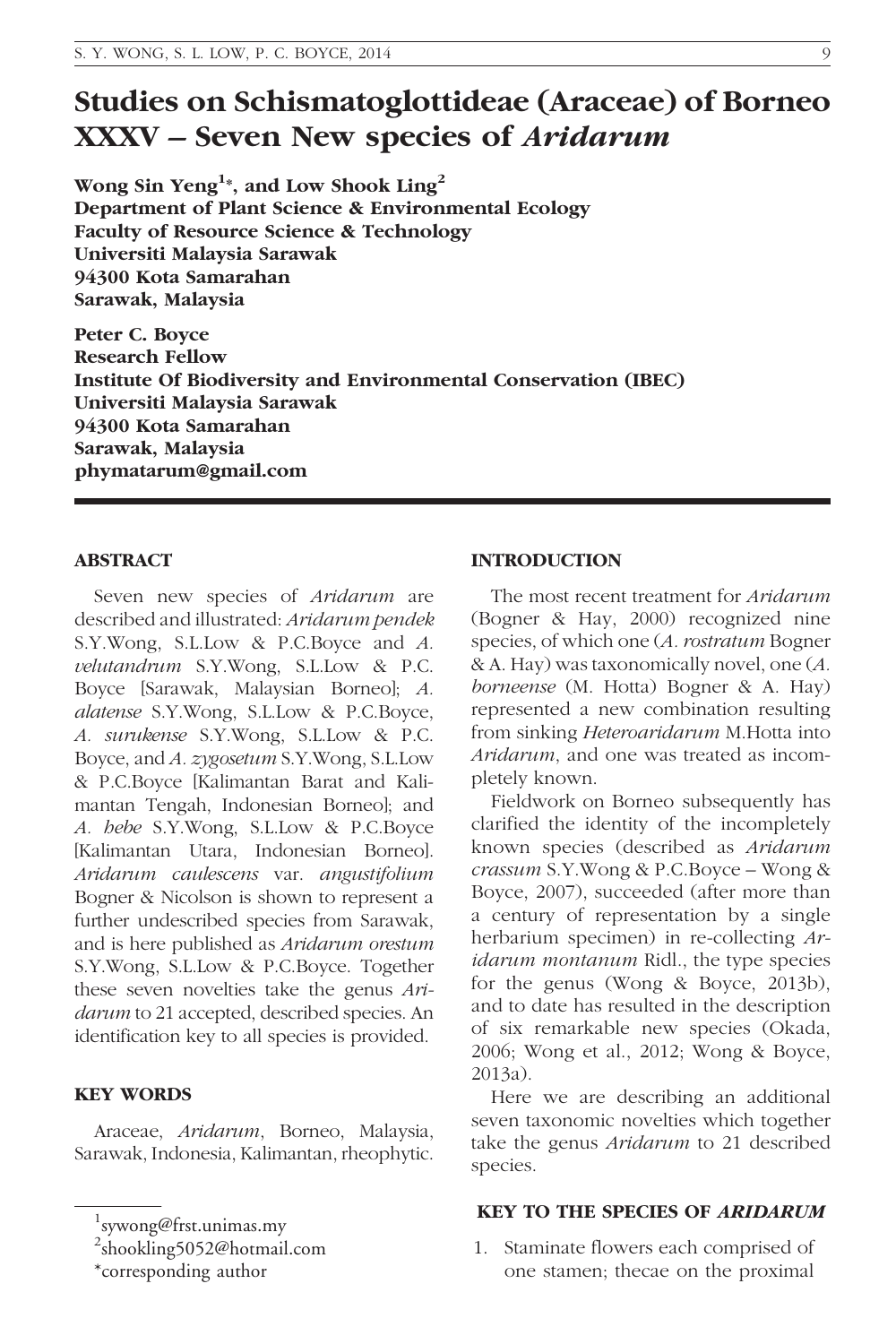side of the flower (with respect to spadix axis) . . . . . . . . . . . . . . . . . .2

- Staminate flowers each comprised of two stamens; thecae on the longitudinal ends, or the inner face of each anther of the stamen pair . . . . . . . 10
- 2. Connective not expanded, individual staminate flowers horseshoe-shaped; staminodes of interstice horseshoeshaped, expanding laterally post pistillate anthesis; spathe limb caducous, falling by lesion from the lower, persistent spathe; primary lateral veins not conspicuously raised . . . . .3
- Connective expanded on the distal side (with respect to the spadix axis) into a rim; staminodes of interstice (if present) never horseshoe-shaped and never expanding; spathe limb deliquescing acroscopically from the junction with the lower persistent part; leaf blades with the primary lateral veins raised conspicuously adaxially . . . . . . . . . . . . . . . . . . . .7
- 3. Leaf blades quilted, abaxially with conspicuous pellucid interprimary veins; adaxially with primary lateral veins impressed; petioles scabrous; staminate flowers completely verruculose; appendix staminodes deeply and irregularly fissured. Central northern Schwaner Mountains (Melawi and Sanggau, Kalimantan Barat), sandstones........ A. rostratum
- Leaf blades smooth, abaxially without pellucid interprimary veins; primary lateral veins barely visible; petioles smooth; staminate flowers glabrous, or with only connective having a verruculose margin . . . . . .4
- 4. Thecae horns stout. Gunung Sepangin (Putussibau, Kalimantan Barat), granites .............. A. uncum
- Thecae horns very slender . . . . . . . 5
- 5. Leaf blades adaxially slightly velvety very dark green; spathe ca. 5.5 cm long; spadix ca. 2.5 cm long; interpistillar staminodes absent; interstice staminodes rather weakly differentiated from the staminate flowers; appendix staminodes lacking glands. Western Muller Mountains, Nanga

Suruk (Kapuas Hulu, Kalimantan

- Barat), volcanics..... A. surukense – Leaf blades semi-glossy medium to dark green; spathe ca. 7 cm long; spadix 3.5–4 cm long; interpistillar staminodes present at the base of the spadix; interstice staminodes well differentiated from the staminate flowers; appendix staminodes with conspicuous pellucid glands . . . . . .6
- 6. Staminate flowers in ca. 3 rows, white. Nanga Taman (Kalimantan Barat), sandstones. . . A. hippocrepis
- Staminate flowers in ca. 6 rows, pale orange. Schwaner Mountains, Gunung Alat (Sintang, Kalimantan Barat), metamorphics . . . A. alatense
- 7. Pistillate and staminate flower zones separated by a naked interstice equalling the staminate flower zone in length; staminodes few, cylindricclavate, at base of staminate flower zone; stamens and appendix staminodes verrucate. Loreh (Malinau Selatan, Kalimantan Utara), shales. .

............... A. kazuyae

- Pistillate and staminate flower zones not separated by a naked interstice, or if interstice present then very short; staminodes at base of staminate zone absent or globose; stamens and appendix staminodes smooth . . . . . . . . . . . . . . . . . . . . .8
- 8. Leaf blades linear-lanceolate, adaxially with strong marginal veins; pistillate flower zone with a few vermiform staminodes at the base. Muller Range (Kalimantan Tengah), volcanics . . . . . . . . . . . **A. minimum**
- Leaf blades not linear-lanceolate: pistillate flower zone with none or prismatic staminodes at the base . . .9
- 9. Stamen connective convex, distal rim rounded, smooth or slightly sulcate; staminodes at base of staminate flower zone absent or closely resembling staminate flowers; thecae horns long, stiff, arching. Gunung Rian, (Tana Tidung, Kalimantan Utara), shales . . . . . . . . . . . . . A. orientale
- Stamen connective concave, distal rim serrate-dentate; staminodes at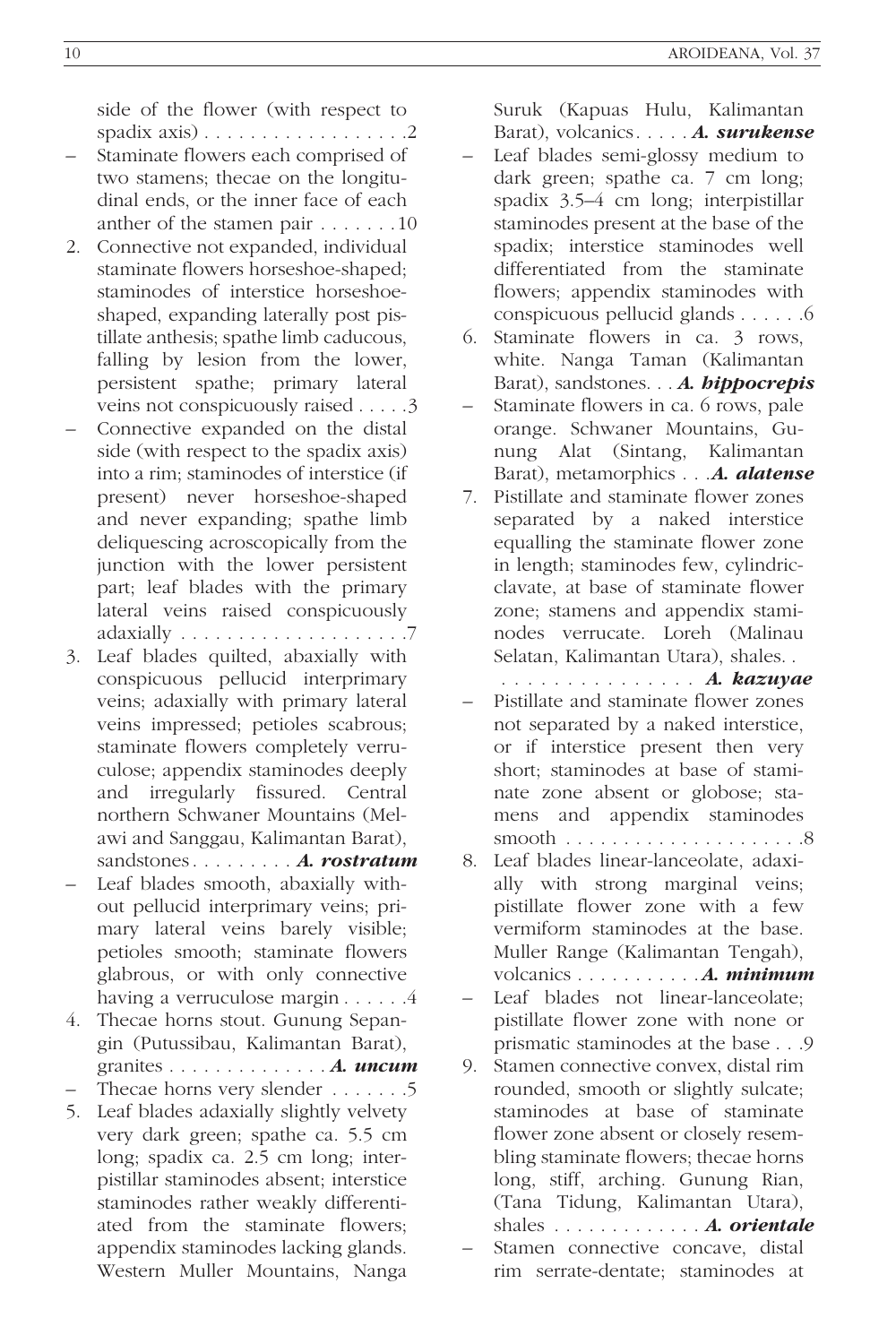base of staminate flower zone globose; thecae horns rather soft, short, straight. Hose Mountains (Kapit, C. Sarawak), limestones . . . . **A. burttii** 

- 10. Thecae on each end of each anther 11
- Thecae on the inner face of each member of the stamen pair . . . . . . 18
- 11. Horns of thecae very long and thin, with the tips overlapping; stamen connective not excavated . . . . . . . 12
- Horns of anther thecae short and stubby; stamen connective excavated or not . . . . . . . . . . . . . . . . . . . . . 13
- 12. Leaf blades linear-lanceolate, stiffly coriaceous, up to 10 cm long  $\times$ 4.5 mm wide; stems very slender (ca. 3–4 mm diam.), trailing, clothed in netted persistent fibers; spathe ca. 2 cm long; spadix ca. 1.5 cm long; staminate flower connective umbonate. Scattered localities in Sri Aman & Sarikei (W. Sarawak), shales . . . .
- .............. A. montanum – Leaf blades elliptic, softly coriaceous,
- up to 22 cm long  $\times$  5 cm wide; stems stout. (ca. 2.5 cm diam.), erect, naked; spathe ca. 9 cm long; spadix ca. 4.5 cm long; staminate flower connective flat with a shallow central longitudinal groove. Nanga Taman (Kalimantan Barat) & Kudangan (Kalimantan Tengah), granites. . . . . . . .

.............. A. zygosetum

- 13. Stamen connective deeply excavated; thecae horns slender with a narrow base. . . . . . . . . . . . . . . . . 14
- Stamen connective not excavated: thecae horns stout, their bases occupying the whole upper surface of the anther . . . . . . . . . . . . . . . . . . . . . 17
- 14. Thecae horns blunt, peg-like, erect; interstice staminodes oblong in plan outline, with a deep, oblong excavation filled at pistillate anthesis with a yellowish sticky substance. Riam Marthin Billa (Malinau Selatan, Kalimantan Utara), very hard shales . . .
- . . . . . . . . . . . . . . . . . . *A. hebe* Thecae horns pointed, triangular, directed into the cavity of the connective; interstive staminodes  $\pm$  cir-

cular in plan outline, with an empty circular excavation. W Sarawak . . . 15

- 15. Leaf arrangement strictly distichous. Matang (NW Sarawak), sandstones and granodiorite..... A. borneense Leaf arrangement not so  $\dots \dots \dots 16$
- 16. Leaf blade very stiffly coriaceous, glossy deep green adaxially when fresh; stigma 2/3 of ovary diameter; thecae horns very short, rounded at the end. Gunung Gaharu & Batu Balau ('Bukit Lingga') (Sri Aman–SW Sarawak), alkaline volcanics . . . . . .
	- .............. A. crassum
- Leaf blade rubbery-coriaceous, matte medium green adaxially when fresh; stigma as wide as ovary; thecae horns long, pointed at the end. Bako & Santubong (NW Sarawak), sandstones . . . . . . . . . . . . A. nicolsonii
- 17. Plants 10–20 cm tall; leaves erect, 9– 17 cm long, leaf blades lanceolateelliptic; peduncle 6–9 cm long; spathe 2.5–4 cm long; spadix 1– 1.5 cm long. Gunung Niut (NW Kalimantan Barat), basalts . . . . . . . .

.............. A. incavatum

- Plants 2 cm tall; leaves appressed, ca. 3 cm long, leaf blades oblanceolate; peduncle ca. 5 mm long; spathe ca. 1.5 cm long; spadix ca. 4.5 mm long. Batang Balleh (Kapit – C. Sarawak), shales  $\dots \dots \dots \dots$ . A. pendek
- 18. Staminate flowers pubescent . . . . . 19
- Staminate flowers glabrous . . . . . . 20
- 19. Leaf blades very stiff, sharply Vshaped in cross-section with the tip acicular (sharply pointed); mid-rib and marginal veins equally prominent; stems very short, naked. Similaju (Sarawak: Bintulu), lowland sandstones......**A.** *velutandrum*
- Leaf blades softly leathery, almost flat with undulate-crispulate margins, tip provided with a tubular mucro; mid-rib and marginal veins not equally prominent, marginal veins almost invisible; fibrous-netted cataphyll, ligule, and leaf base remnants. Loagan Bunut (Sarawak: Miri–Marudi), upper hill forest sandstones . .

. . . . . . . . . . . . **A.** orestum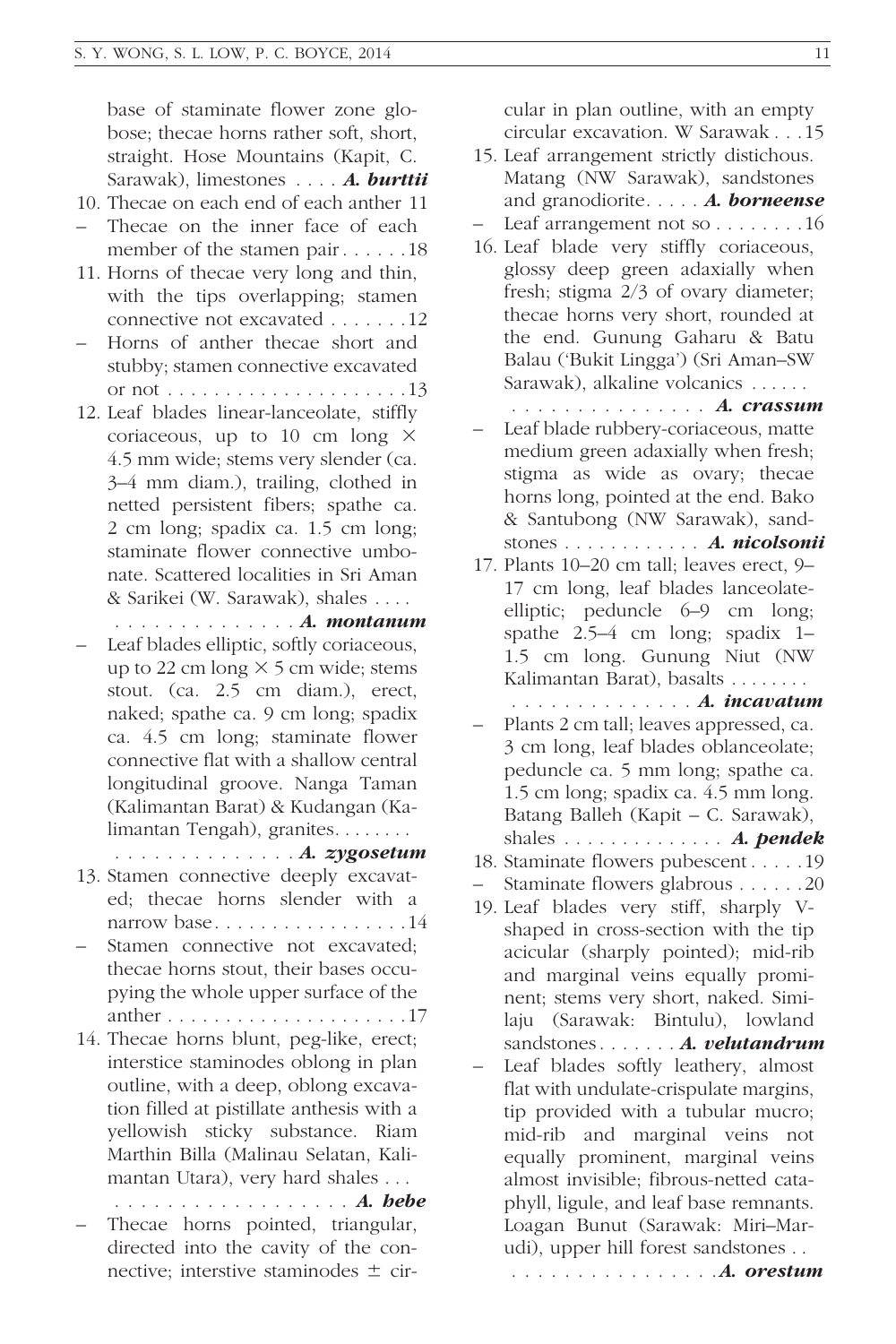- 20. Horns of thecae shorter than width of stamen. E Sarawak and Brunei, mainly sandstones . . . **A. caulescens**
- Horns of thecae longer than width of stamen. NE Sarawak, shales. . . . . . . .............. A. purseglovei
- Aridarum alatense S.Y.Wong, S.L.Low & P.C.Boyce, sp. nov. Type: Indonesian Borneo, Kalimantan Barat, Sintang, Serawai, northern flanks of the Schwaner Mountains, Gunung Alat, north of Nanga Serawai and 120 km east of Nanga Pinoh, 00°4'9.00"S 112°25'38.58"E, 17 May 2013, K.Nakamoto AR-4156 (holo BO – alcohol!; iso SAR – alcohol!). Figs. 1, 2 and 11C.

## Diagnosis

Aridarum alatense differs from all other species allied to A. rostratum by the combination of narrowly elliptic leaf blades with weakly undulate and minutely crispulate margins, and the matte medium green petioles and peduncles. In overall appearance A. alatense most closely approaches A. hippocrepis but differs ca. twice the number of rows (6 vs. ca. 3) of pale orange (vs. white) staminate flowers.

#### Description

Medium-sized obligate clumping rheophytes to ca. 20 cm tall. **Stem** condensed, suberect, ca. 2 cm diam., with copious strong roots. Leaves many together, arching; petiole 5–12 cm long, weakly Dshaped, c. 2 mm wide  $\times$  c. 3 mm high, sheathing at the extreme base, minutely scabridulous matte medium green; petiolar sheath with wings extended into a narrowly triangular ligular portion up to 8 cm long, soon deliquescing; blade softly coriaceous, elongate-elliptic, 17–20 cm long  $\times$  5–6 cm wide, base cuneate, apex acute to slightly acuminate, apiculate for c. 5 mm, adaxially semi glossy medium, pale grey green and minutely punctate abaxially; midrib abaxially prominent, adaxially bluntly raised; **primary lateral veins** ca. 6 per on each side, weakly raised abaxially, slightly impressed adaxially, diverging at ca.  $30^\circ$ ; **interprimary veins** weaker than primaries; secondary venation adaxially invisible, abaxially nearly invisible. Inflorescence solitary, subtended by a ca. 8 cm long, narrowly triangular somewhat leathery prophyll; **peduncle** very slender, arching with the inflorescence pendent, shorter to equalling the leaves, ca. 10 cm long, ca. 2 mm in diam., terete, matte medium green, inserted ventral-obliquely on the spathe; **spathe** broadly ovate, not constricted, barely opening at pistillate anthesis, 6–7 cm long, lower part narrowly campanuliform at anthesis, weakly gibbous ventrally, matte medium green, ultimately persistent through fruiting; **limb** glistening white, apiculate for up to 7 mm, apicule distally green, limb loosening at pistillate anthesis, prior to and during staminate anthesis deliquescent and crumbling from the junction of the spathe limb and the persistent lower part, limb tearing into jagged adherent strips that eventually fall to leave a brown slimy collar of decomposing tissue that this later rots and falls to leave the narrowly campanuliform persistent lower spathe, with a scarred irregular rim. **Spadix** subcylindric ca. 3.5 cm long  $\times$ c. 8 mm in diam. (widest part); **pistillate** flower zone slender cylindric, markedly thinner than the rest of the spadix, comprising slightly more than  $\frac{1}{4}$  of the spadix, slightly obliquely inserted on peduncle, zone ca. 4 mm in diam., ventral side 1.1 cm mm long, dorsal side ca. 8 mm long; interpistillar staminodes confined to a single row at the base of the pistillate zone, ligular, ca. 1 mm long, glossy white; **pistils** trapezoid-subglobose, truncate, c. 1.1 mm in diam., greenish white; **stigma** sessile, slightly impressed, discoid, papillose, somewhat less wide than ovary, cream; sterile interstice cylindric, abruptly truncate with the top of the pistillate zone, ca. 4 mm long, with several dense whorls of staminodes: **interstice staminodes** welldeveloped, ligular-clavate, glossy white ca. 1.5 mm wide, initially interpistillar zone equalling the staminate zone in width, later (at staminate anthesis) staminodes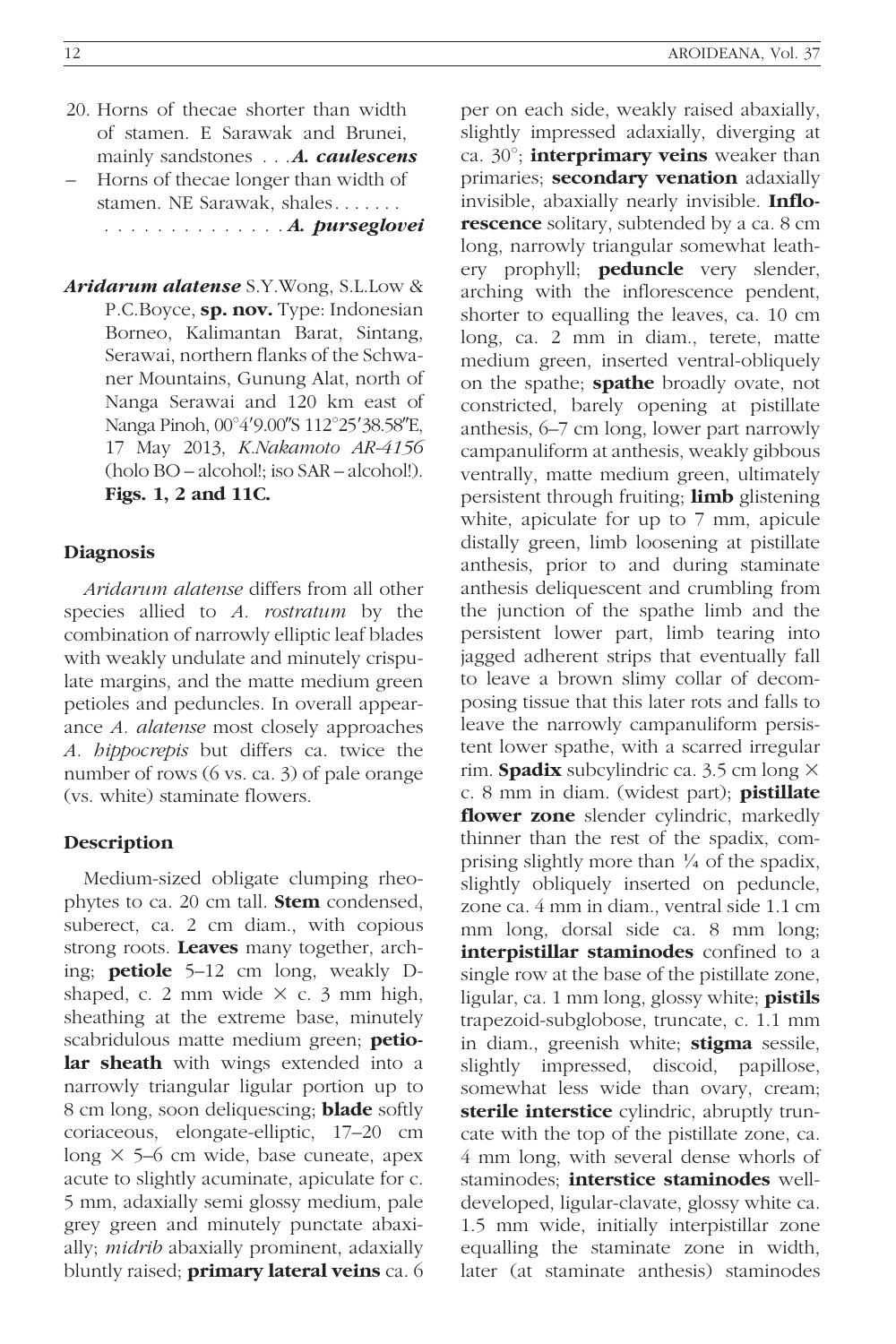

Fig. 1. Aridarum alatense S.Y.Wong, S.L.Low & P.C.Boyce. A. & B. Flowering plant in habitat, Type locality. Note the developing infructescence to the left of the inflorescence. C. Juvenile plants on the lower part of the same boulder. The undulate, crispulate leaf blade margins are clearly seen. D. Detail of a fully developed but unripe infructescence. Note the laterally thickened stylar region. **A–D** from  $AR-4156$ . Images  $\mathcal{O}$  K.Nakamoto.

expanding laterally by extension of the filament until zone ca. 6.5 mm wide and blocking access to the pistils; staminate **flower zone** ca.  $\frac{1}{2}$  of total spadix length,

ca. 1.5 cm long  $\times$  ca. 8 mm wide, cylindrical, basally merging with the interstice and apically merging with the appendix; staminate flowers each comprised of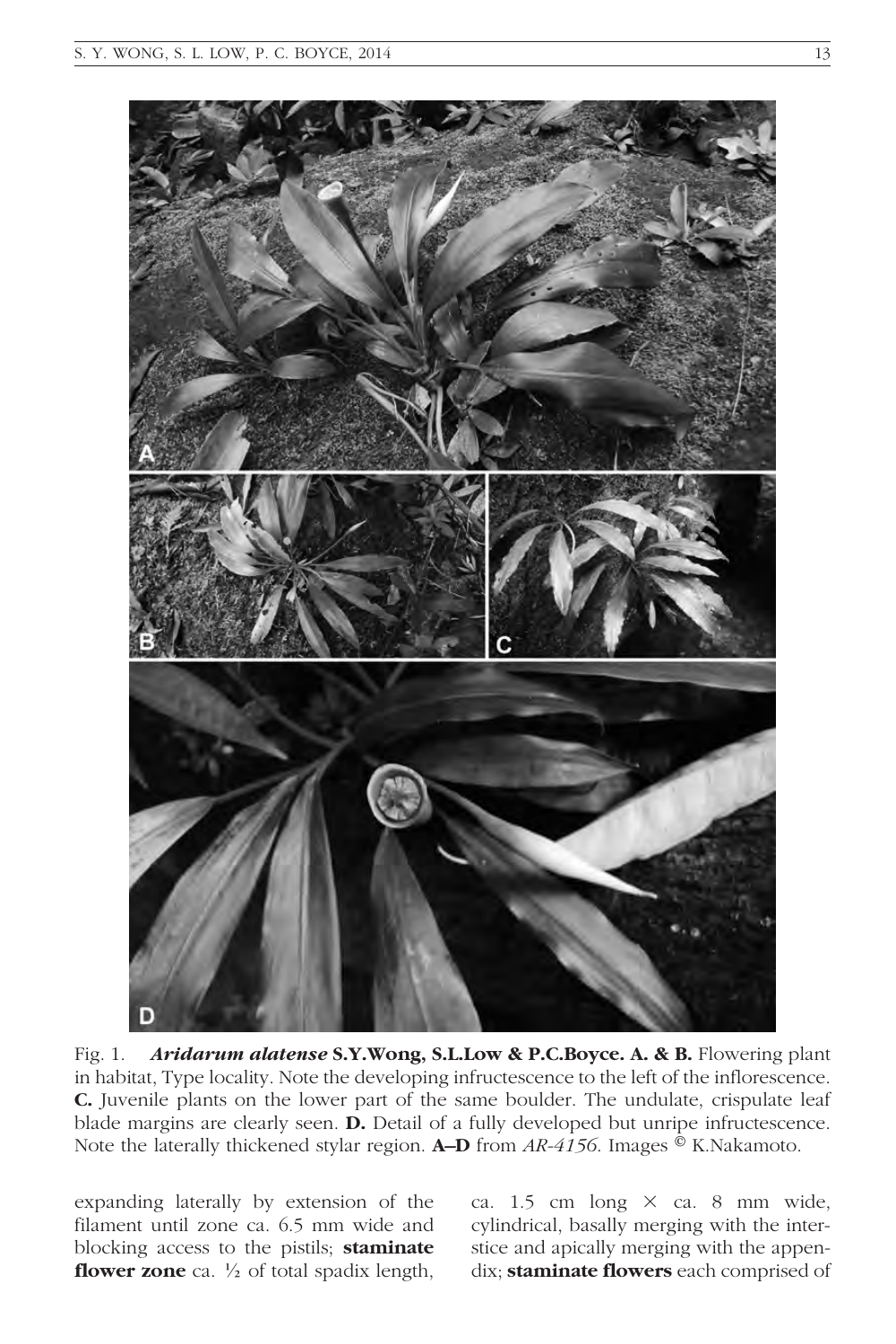

Fig. 2. Aridarum alatense S.Y. Wong, S.L.Low & P.C.Boyce. A. Inflorescence at onset pistillate anthesis; note the inflation and the opening at the lower persistent part of the spathe. B. The same inflorescence with the nearside spathe artificially removed. The appendix in this specimen is deformed, but the remainder of the spadix is correctly developed. C., E. & F. Inflorescence at staminate anthesis. Note manner in which the spathe limb has opened, with the tearing of the limb occurring about mid-way along, and not at the junction of the spathe limb with the lower persistent part. D. Spadix at onset of staminate anthesis, spathe artificially removed. In this example the appendix has developed normally. **A–B** from  $AR-4155$ ; **C–F** from  $AR-4156$ . Images  $\circledcirc$  P.C.Boyce.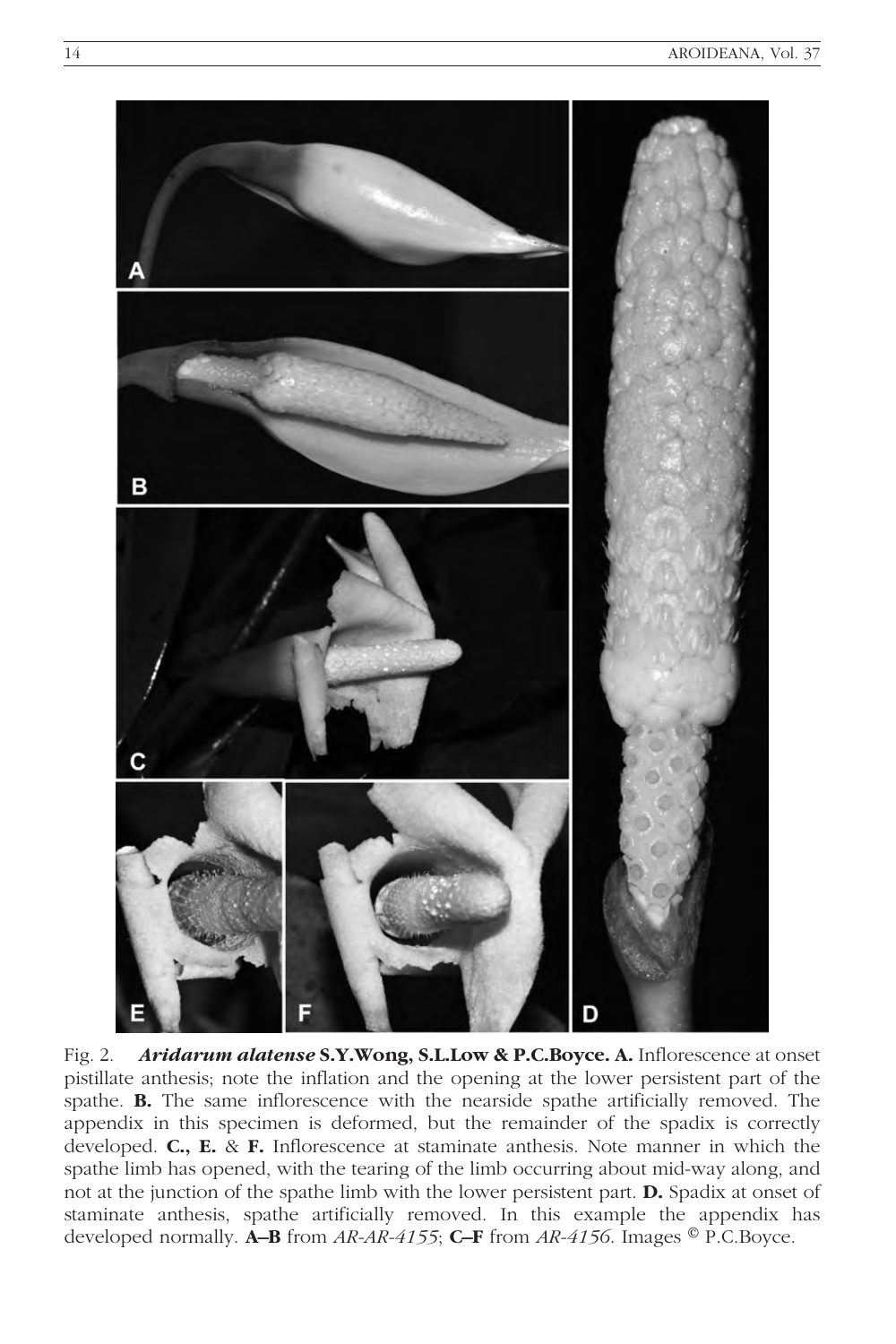a single stamen, pale orange,  $\pm$  horseshoeshaped in plan view, with a deep narrow suture between the thecae, this more conspicuous in alcohol-preserved specimens, ca.  $1.5 \times 1.5$  mm, connective with the inner part slightly channelled, smooth, and the distal margins (with respect to spadix axis) verruculose; **thecae** ellipsoid, imperceptibly embedded in the ends of the 'arms' of the horseshoe-shaped connective, each c. 0.3 mm long, displaced to the proximal (with respect to the spadix axis) side of the stamen with distal-pointing horns; **thecae horns** c. 0.5 mm long, stiff, translucent except for the base, directed upwards; **appendix**  $10-15$  mm long, usually comprising slightly more than  $\frac{1}{2}$  of the entire spadix, cylindrical, obtuse; appendix staminodes mostly comprised of very densely-packed cylindrical-globose occasionally partially coherent, lowermost staminodes closely reminiscent of staminate flowers but lacking thecae horns, terminalmost few more laxly arranged, pale orange. Infructescences with the lower persistent spathe somewhat narrowly funnelform, ca. 2 cm long  $\times$  1 cm wide across the mouth; fruits (fully developed but not ripe) obpyriform, semi glossy pale green with the stylar region somewhat laterally thickened: **seeds** not observed.

Distribution—Aridarum alatense is so far known only from the middle altitudinal range of Gunung Alat, Schwaner Mountains.

Ecology—Aridarum alatense occurs as a rheophyte on riverside metamorphic rocks and boulders under somewhat open moist upper hill forest at ca. 900 m asl.

Etymology—Combined from Latin, ensis [ense – neut.], meaning 'from', and [Gunung] Alat – thus the Aridarum from [Gunung] Alat.

Notes—Aridarum alatense is vegetatively superficially similar to A. hippocrepis P.C.Boyce & S.Y.Wong. The spadix of A. alatense also most closely resembles that of A. hippocrepis P.C.Boyce & S.Y.Wong (compare Fig. 11C and 11D).

Serawai and 120 km east of Nanga Pinoh, 00°4'9.00"S 112°25'38.58"E, 17 May 2013, K.Nakamoto AR-4155 (BO! – alcohol; SAR! – alcohol).

Aridarum hebe S.Y.Wong, S.L.Low & P.C.Boyce, sp. nov. Type: Indonesian Borneo, Kalimantan Utara, Malinau, Sembakung 70 km S.W. of Malinau, 80 km S.W. of Long Loreh Coalmine Village, Riam Marthin Billa,  $2^{\circ}47'N$ 115°50'E, 4 May 2012, K.Nakamoto AR-3922 (holo BO – alcohol!; iso SAR  $-$  alcohol!). Fig. 3.

## **Diagnosis**

Aridarum hebe differs from all other Aridarum species by the combination short, erect peg-like thecae horns, and the oblong, deeply excavated interstice staminodes filled with amber-yellow sticky fluid.

## Description

Medium-sized clumping obligate rheophytes to 35 cm tall. **Stem** initially erect and somewhat condensed, later decumbent and rhizome-like, ca. 20 cm long  $\times$  ca. 2.5 cm in diam., active portions obscured by the dense leaf bases, older parts naked with conspicuous scars and often producing reiterative shoots, stem copious strong roots. Leaves several together, petioles erect with blades very slightly arching; individual modules with 3–5 leaves, modules subtended by a linear-triangular 2 keeled prophyll to 5 cm long and ca. 5 mm wide, initially prophyll green, but soon decaying; **petiole** 11-17 cm long, very weakly D-shaped in cross section, ca. 3 mm wide  $\times$  ca. 2.5 mm high, sheathing at the extreme base, dorsal edges slightly raised, semi glossy medium green; petiolar sheath with wings extended into a narrowly triangular ligular portion 5–9 cm long, ligule soon marcescent and shedding to leave a short collar of brown papery tissue; blade softly coriaceous, elliptic,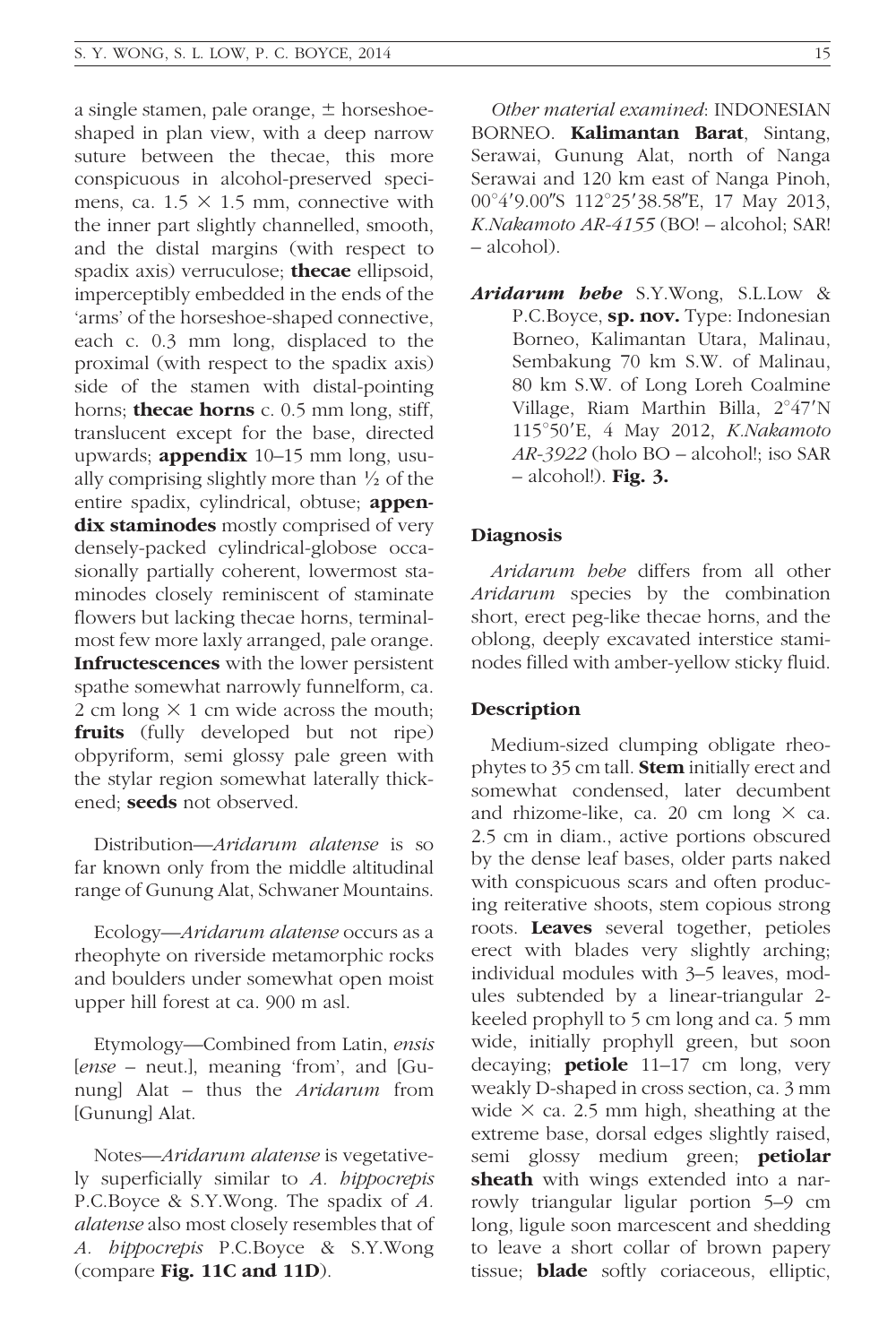

Fig. 3. **Aridarum hebe S.Y.Wong, S.L.Low & P.C.Boyce. A.** Flowering plant from habitat, Type locality. **B.** Cultivated specimen from the same plant showing the long ligular portion of the petiolar sheath and developing new shoot (to the right of the peduncle). C. & D. Inflorescence at onset pistillate anthesis. The nearside spathe in D artificially removed. Note that the spadix is less than half the length of the spathe. E. & F. Inflorescence at late staminate anthesis, the spathe limb naturally shed at its junction with the persistent lower spathe and in F the nearside of the lower persistent spathe artificially removed. Note the sticky fluid filling the interstice staminodes. G. Detail of the pistillate flower zone and lower part of the interstice at pistillate anthesis. Note the conspicuous stigmatic droplet, and the beginning of fluid secretion into the excavated interstice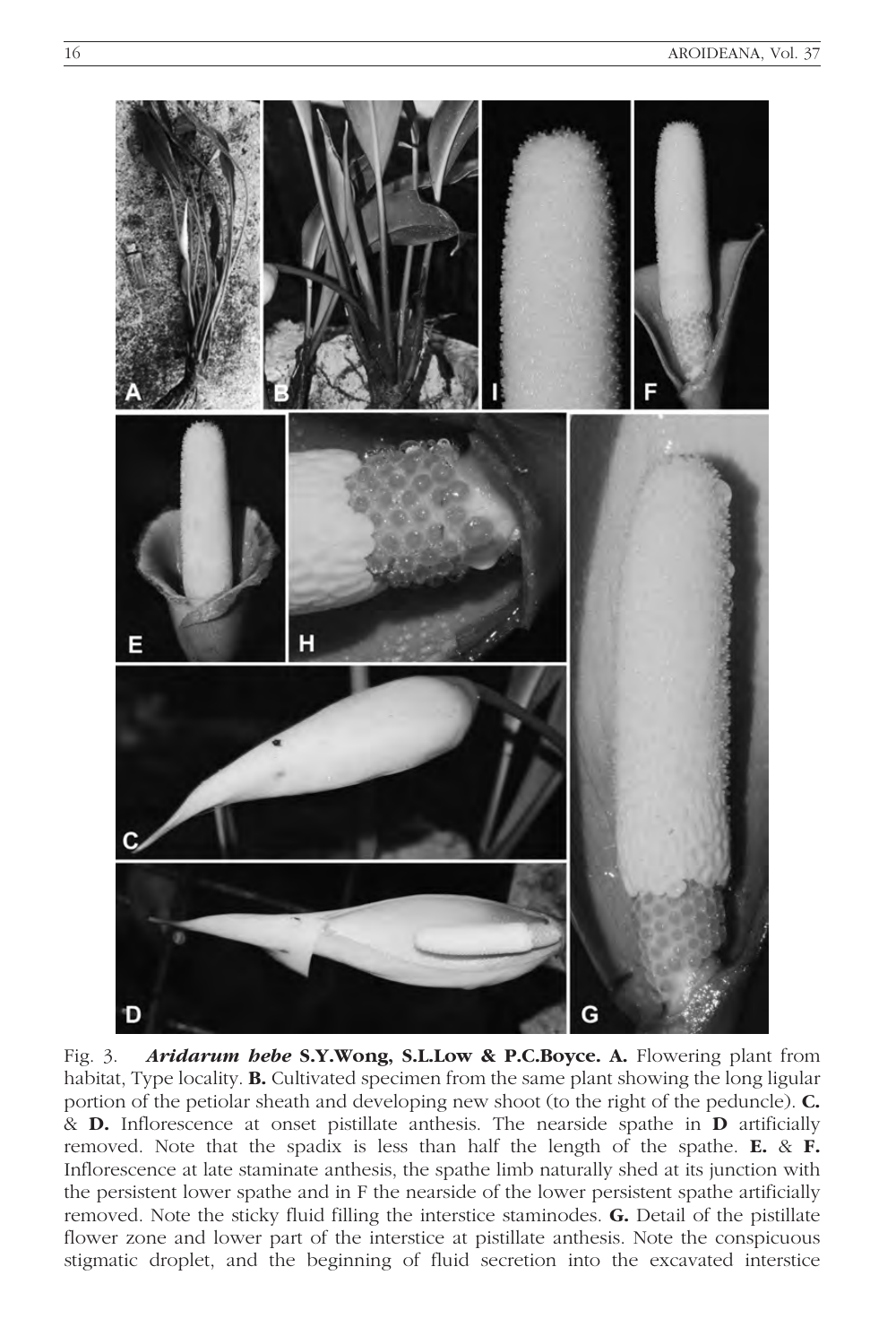17–22 cm long  $\times$  4–5 cm wide, base cuneate, apex acute, apiculate for ca. 6 mm, adaxially semi glossy very dark green, glossy pale green abaxially; **midrib** abaxially prominent, somewhat paler than the rest of the blade, adaxially bluntly raised, with ca. 4 adaxially very weakly defined **primary lateral** veins on each side, these diverging at ca.  $30^\circ$ , adaxially primary lateral veins merging into the slightly raised marginal vein running ca. 2 mm in from the leaf margin; **interprim**ary veins invisible adaxially, abaxially slightly darker than the primaries; secondary venation adaxially invisible. Inflores**cence** solitary, subtended by a ca. 5 cm long, very narrowly triangular somewhat leathery cataphyll; **peduncle** slender, spreading to slightly pendent, shorter than the petioles, up to 10 cm long, ca. 3 mm diam., terete, medium green, inserted slightly obliquely on the spathe; spathe narrowly ovate with a very long acuminate tip, not constricted, ca. 9.5 cm long, lower part campanuliform at anthesis, medium green, ultimately persistent through fruiting, long-apiculate for up to 1.5 cm, limb exterior glistening white, interior greenish in the lower 1/3, the remainder white, apicule distally green; **limb** inflating and then gaping at pistillate anthesis, prior to staminate anthesis limb caducous from the junction with the persistent lower part, limb falling more-or-less intact to leave the narrowly campanuliform persistent lower spathe, with a scarred regular rim. Spadix cylindric, ca. 4.5 cm long  $\times$  ca. 6 mm in diam., less than half the length of the spathe, fertile almost to the tip, basally very shortly stipitate; **stipe** oblique, ca. 5 mm wide  $\times$  ca. 2 mm long on longest side, white; **pistillate flower zone** weakly fusiform-cylindric, about the same width as the other fertile parts of the spadix, comprising about 1/5 of the spadix, ca.

7 mm long; **pistils** subglobose, truncate, c. 1.1 mm in diam., pale green; stigma sessile, capitate, papillose, almost as wide as the ovary medium green, producing a very conspicuous stigmatic droplet at anthesis, turning brownish as post anthesis; sterile interstice cylindric, equalling the pistillate zone in width, occasionally with the lowermost part irregularly naked, ca. 7 mm long, with 3–6 dense whorls of mainly oblong, excavated staminodes, these ca. 1.5 mm long  $\times$  .75 mm wide, medium yellow, the cavity filling with an amber-yellow sticky fluid during staminate anthesis; staminate flower zone ca. 2/3 of total spadix length, ca. 2 cm long, lower part equalling the width of the sterile interstice, fertile to the tip, or the tip furnished with a few staminodes, glossy white; **staminate flowers** densely packed, each comprised of two stamens, ivory,  $\pm$ oblong, with the long sides parallel to the spadix axis, ca.  $2 \times 1$  mm, connective excavated; thecae ellipsoid, embedded in the ends connective, each ca. 0.5 mm long; thecae horns two per stamen, ca. 0.5 mm long, peg-like, erect. **Infructescence** not observed.

Distribution—Aridarum hebe is known only from the Type locality, where it is decidedly rare. Riam Marthin Billa is a beguilingly aroid species-rich site, host to numerous new or just-described aroid species, notably Piptospatha pileata S.Y. Wong & P. C. Boyce.

Ecology—Aridarum hebe is an obligate rheophyte on very hard shale waterfalls and river boulders under extremely wet hill forest at altitude of ca. 400 m asl.

Etymology—In Greek mythology, Hebe, the daughter of Zeus and Hera, was the goddess of youth and also the cupbearer for the gods and goddesses of Mount

 $\overline{\phantom{0}}$ 

staminodes. H. Inflorescence at onset of staminate anthesis, nearside spathe artificially removed. Note that the interstice staminodes are beginning to fill with sticky fluid. **A–H** from AR-3922. Image A  $\mathcal{O}$  K.Nakamoto, used with permission; images B–H  $\mathcal{O}$  P.C.Boyce.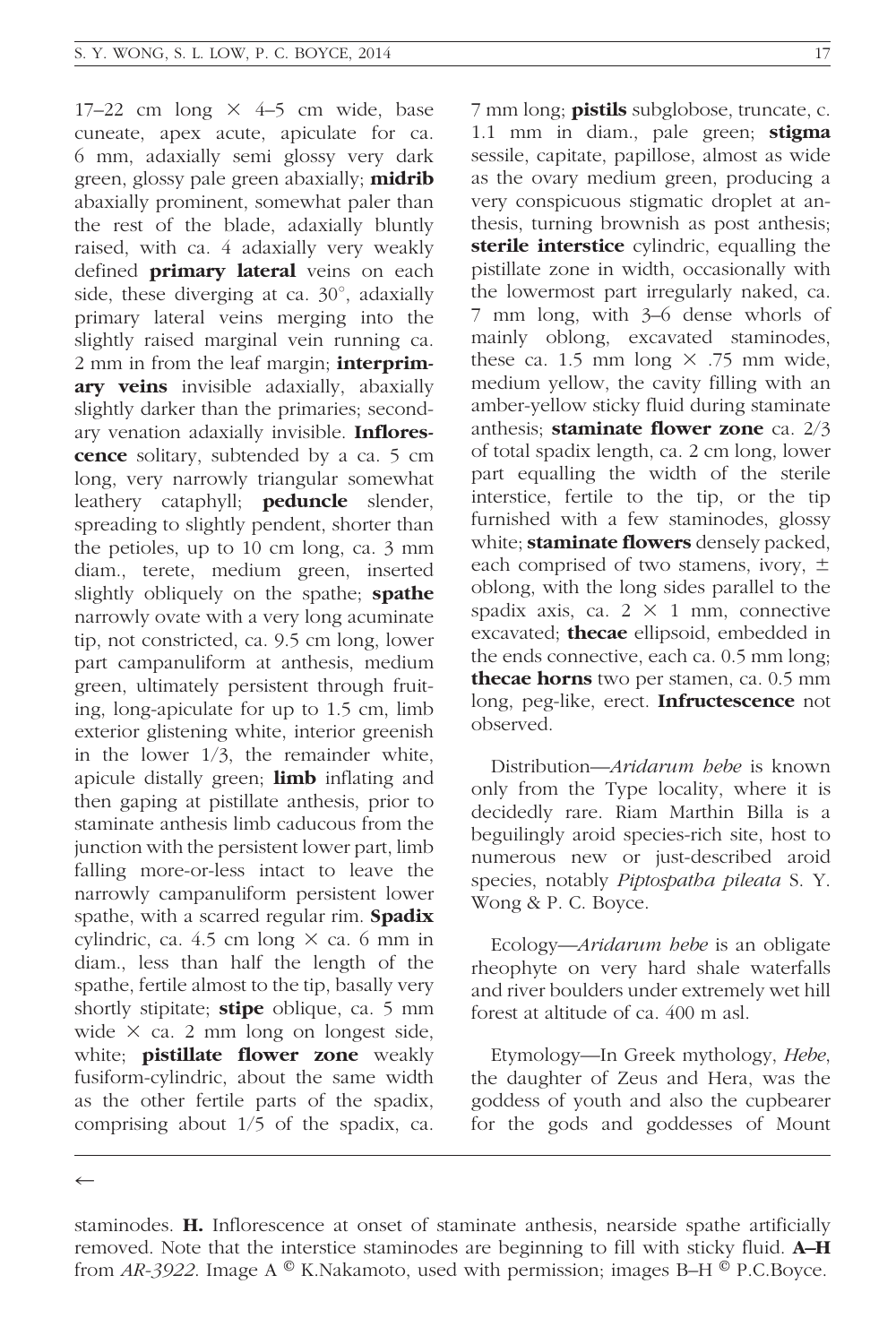Olympus, serving their nectar and ambrosia. The epithet is chosen to highlight sticky amber-yellow liquid that is secreted into the excavated interstice staminodes during staminate anthesis.

Notes—The morphology and configuration of the staminate flowers of A. hebe are reminiscent of those of species of the NW Bornean Aridarum Borneense Group (A. borneense, A. nicolsonii Bogner, and A. crassum), although preliminary molecular analyses (Low, in prep.) does not support a close relationship between A. hebe and the Borneense Group.

The role of the liquid-filled interstice staminodes is unknown, but very probably is associated with pollination mechanics and pollinator management.

Aridarum orestum S.Y.Wong, S.L.Low & P.C.Boyce, sp. nov. Type: Malaysian Borneo, Sarawak, Miri, Marudi, Ulu Sungai Chipidi, Ulu Tinjar, 12 Aug. 1974, P.Chai S.34798 (holo K!; iso L!, KEP!, MO!). **Figs. 4 and 5.** 

Aridarum caulescens var. angustifolium Bogner & Nicolson, Aroideana 2: 119, fig. 11 (1979) & Willdenowia 21: 43, fig. 2 (1991).

#### Diagnosis

Aridarum orestum shares the occurrence of pubescent staminate flowers with A. velutandrum, but is readily differentiated in having elongated stems clothed in conspicuous fibrous-netted cataphyll, ligule, and leaf base remnants (vs. stems very short and naked), and by the softly leathery (not very stiff), almost flat (vs. sharply Vshaped), leaf blades with a tubular (not sharply pointed) leaf tip.

## **Description**

Diminutive tufted to mat-forming obligate rheophytes to 5 cm tall. **Stem** somewhat elongated, eventually sub erect to decumbent and rooting, 1–4 cm long, 1.5– 2 mm in diam., more or less clothed in conspicuous fibrous-netted cataphyll, ligule, and leaf base remnants, the older parts becoming bare. Leaves few to numerous together; **petiole**  $0.7-1$  cm long, ca.  $0.4$  mm diam., adaxially canaliculate, sheathing at the extreme base; **petiolar sheath** with wings extended into a very narrowly triangular ligular portion 1 cm long drying dark red-brown; **blade** thinly coriaceous, adaxially dark green, paler abaxially, very narrowly linear,  $1-2.5$  cm long  $\times$  2-2.5 mm wide, base narrow cuneate, apex mucronate to cuspidate, apiculate for 0.5–0.8 mm, margin somewhat thickened and slightly revolute; **midrib** abaxially very prominent, adaxially prominent, primary lateral veins indistinguishable from the interprimary venation, diverging at  $20-35^\circ$  and running to a more or less thick marginal vein; **secondary venation** adaxially and abaxially very faint to completely obscure; tertiary venation mostly completely obscure in living material, forming a faint tessellate reticulum in dry material. Inflorescence solitary; peduncle somewhat stout, exceeding the petioles, ca. 8 mm long  $\times$  0.4 mm diam., terete, pale green; **spathe** more or less ovoid, not constricted, ca. 1.5–1.8 cm long and apically beaked for 3–4 mm; lower part funnelshaped, green, persistent, the upper part gaping, glistening white, caducous, apical beak medium green. Spadix subcylindric to bluntly spindle-shaped, 6–7 mm long, ca. 2 mm diam.; pistillate flower zone ca. 1 mm long, reduced to a single whorl of pistils, ca. 2 mm diam.; **pistils** crowded, subglobose, ca.  $0.5-1.5$  mm diam.; stigma sessile, discoid, centrally impressed, about the same width as the ovary; interpistillar staminodes confined to a row along the spathe/spadix adnation, shortly stipitate, broadly to narrowly spindle shaped to almost filamentous, about the height of the pistils; **sterile interstice** defined a partial to complete whorl of staminodes, these globular, 0.5–0.6 mm in diam.; staminate flower zone ca. 5–9 mm long, comprised of 1–2 rows of fertile flowers; staminate flowers pubescent, crowded, each comprised of two stamens arranged in longitudinally aligned pairs, truncate, deeply excavated with the thecae together on the inner (with respect to the stamen pairs) side of the anther, ellipsoid to ellipsoid-oblong from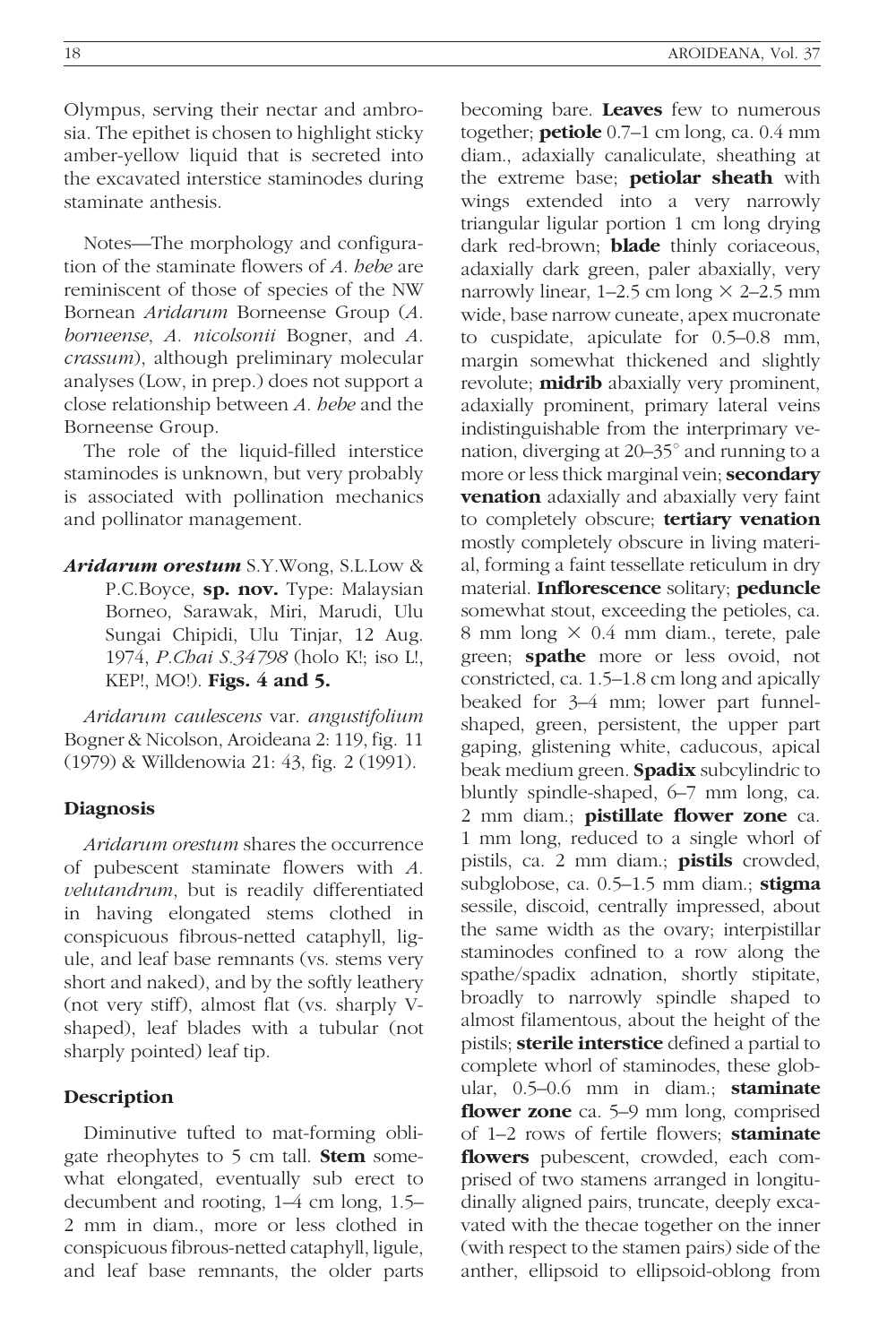

Fig. 4. Aridarum orestum S.Y.Wong, S.L.Low & P.C.Boyce. A. Habit 2×. B. Base of petiole and sheath with free ligule  $10\times$ . **C.** Tip of leaf blade showing the tubule  $15\times$ . **D.** Upper part of leaf blade  $4\times$ . **E.** Inflorescence  $7\times$ . **F.** Spadix  $7\times$ . **G**. Pistil in longitudinal section, showing the basal placentation with the ovules,  $70\times$ . **H.** Three pistillate flowers with staminodes at the base of the spadix  $20\times$ . I–K. Stamens in different views, note the pubescent rims 15×. Staminate flowers seen from above 15×. Note the deeply excavated connectives and the position of the horned thecae. A–L from P.Chai S.34798 (M!). Drawing A.Tangerini, © Smithsonian Institution, Washington, DC.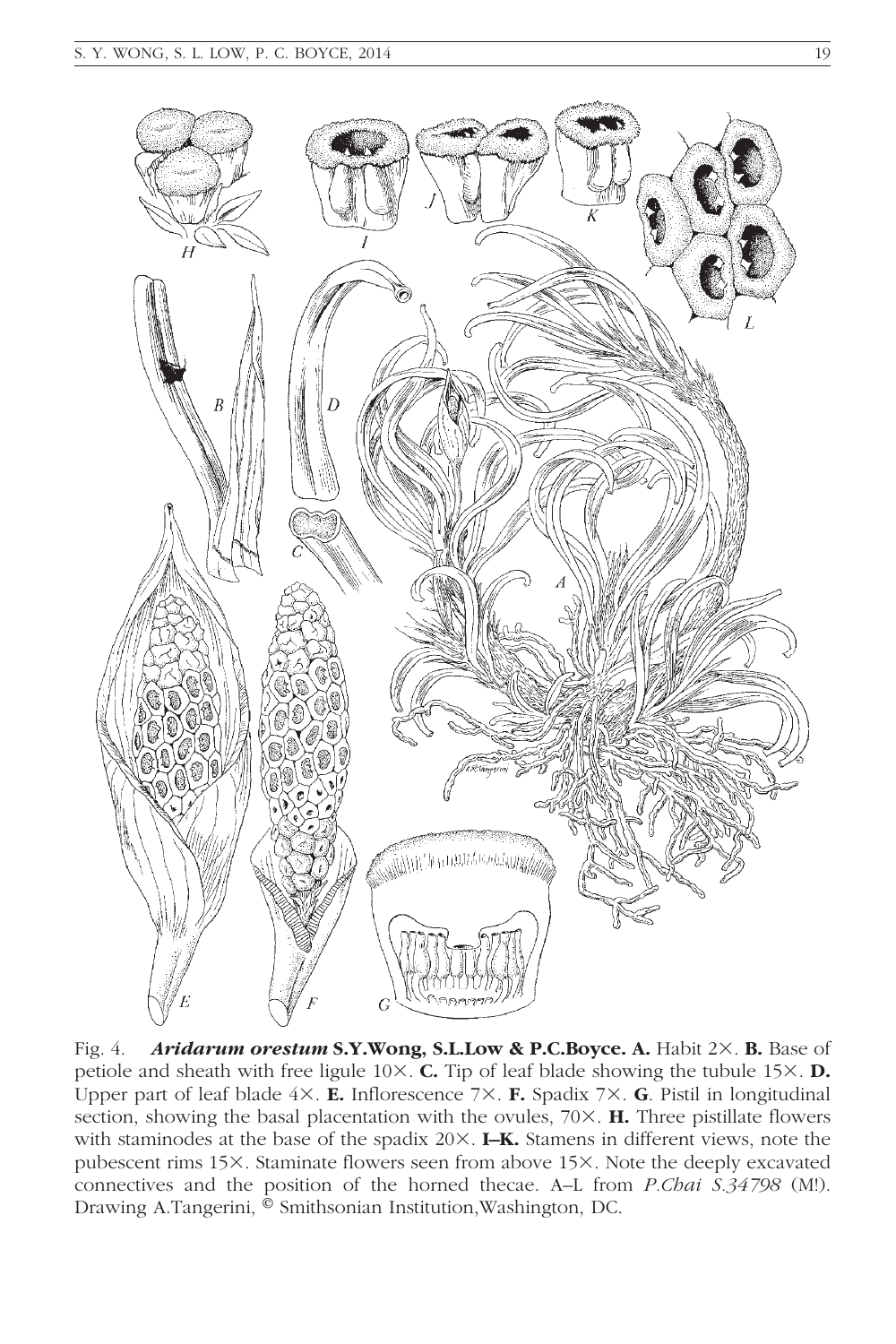

Fig. 5. Aridarum orestum S.Y.Wong, S.L.Low & P.C.Boyce. Holotype specimen. Sarawak, Miri, Marudi, Ulu Sungai Chipidi, Ulu Tinjar, 12 Aug. 1974, P.Chai S.34798. Image <sup>®</sup> Herbarium & Library, Royal Botanic Gardens, Kew. Used with permission.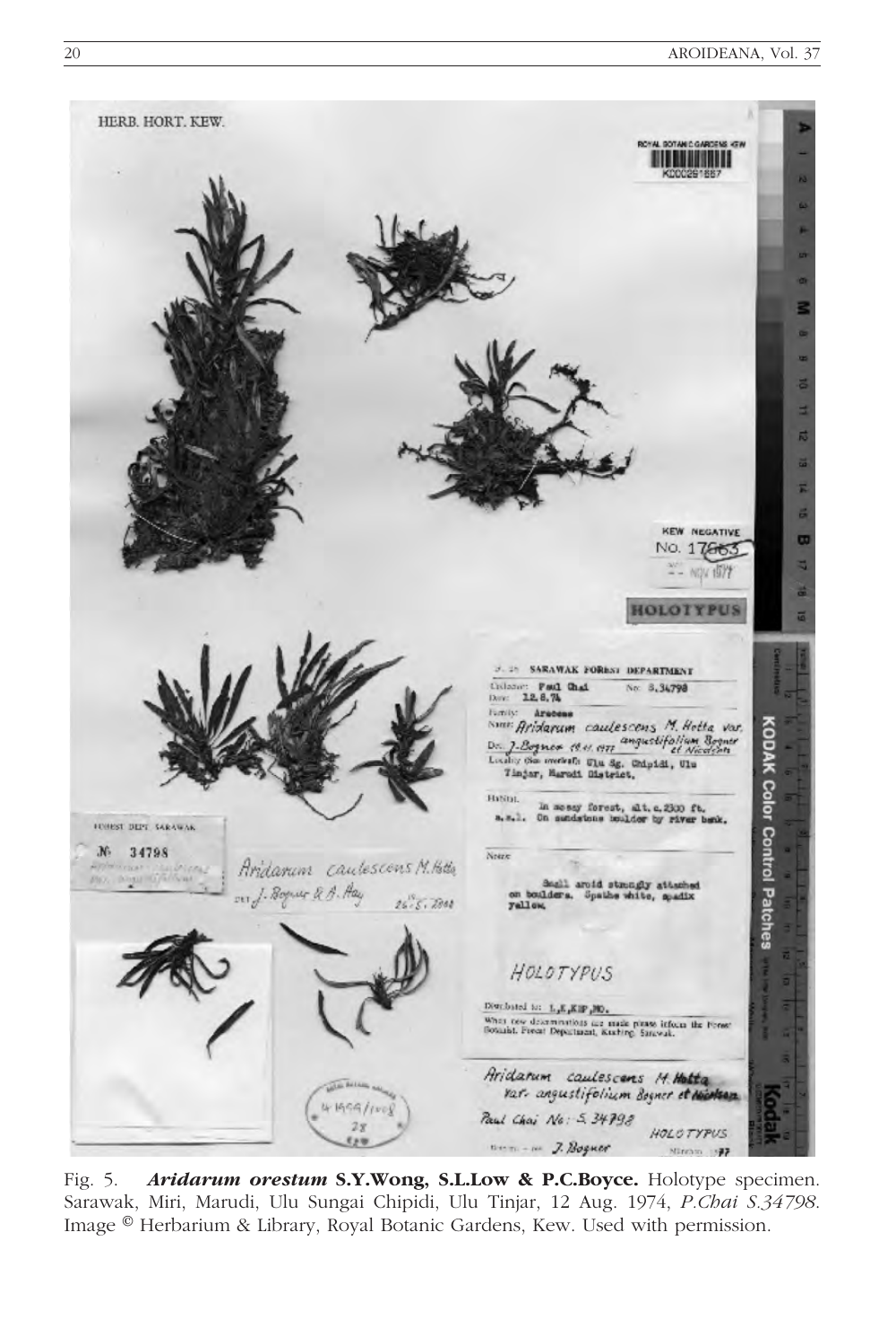above, 0.8–1 mm long  $\times$  0.4–0.6 mm wide; thecae separated by a ridge forming a septum in the cavity, very shortly horned, with the horns inside the lip of the anther cavity; **appendix** ca.  $1-4$  mm long, rounded; appendix staminodes more or less irregularly globular to ellipsoid, mostly flattopped, occasionally more or less excavated, ca. 0.5–0.8 mm diam. Fruiting material not seen.

Distribution—Aridarum orestum known only from the Type locality. The Type material is plentiful, with each sheet carrying several quite large clumps, indicating that the plant is (or at least was) plentiful.

Ecology—Aridarum orestum occurs as a rheophyte on sandstone riverside boulders pockets in mossy upper hill forest at ca. 800 m asl.

Etymology—From Greek, orestes (masc.) – a mountaineer – in allusion to this species occurring, for the genus, at high altitude.

Notes—Aridarum orestum is evidently closely related to A. velutandrum by sharing pubescent staminate flowers, a characteristic otherwise unknown in Aridarum, although occurring sporadically in Ooia and Piptospatha.

It is odd that the velvety staminate flowers, that are well depicted in the plate reproduced here (Figure 4) have never previously been mentioned in descriptions of this species under its synonym A. caulescens var. angustifolium.

Aridarum pendek S.Y.Wong, S.L.Low & P.C.Boyce, sp. nov. Type: Malaysian Borneo, Sarawak, Kapit, Batang Baleh, Nanga Suptai, 02°01′0.0"N 113°01′0.0"E, 29 May 2013, P.C.Boyce & S.Y.Wong  $AR-4163$  (holo SAR – alcohol!). Fig. 6.

## **Diagnosis**

Aridarum pendek is unique in the genus by the combination of stout thecae horns with their bases occupying the whole upper part of the anther, and diminutive habit with the leaves closely appressed to the substrate. Similar thecae horns are found in Aridarum incavatum, from which A. pendek differs by the very much smaller habit (plants ca. 2 cm tall vs. 10–20 cm tall), the appressed (not erect) leaves with the blades ca. 3 cm (vs. 9– 17 cm long), the much smaller spathe (ca. 1.5 cm long vs. 2.5–4 cm long), and spadix (4.5 mm vs. 1–1.5 cm long.)

## Description

Diminutive mat-forming obligate rheophytes to 2 cm tall. Stem creeping and rooting, 1–4 cm long, ca. 2 mm in diam., more or less obscured by overlapping leaf bases and ligule remains. Leaves few together; petiole ca. 3 mm, ca. 0.4 mm diam., adaxially canaliculate, sheathing at the extreme base, whitish green; petiolar sheath with wings extended into a very narrowly triangular ligular portion ca. 1 cm long drying dark red-brown, soon shed; **blade** thinly coriaceous, oblanceolate, adaxially dark green and minutely pitted, abaxially much paler with numerous minute darker glandular raised punctuations, 2.5–3 cm long  $\times$  ca. 1 cm wide, base narrow cuneate, apex obtuse with a very short mucro ca. 0.4 mm long, margin hyaline-crispulate; **midrib** abaxially and adaxially slightly prominent; **primary lat**eral veins one on each side, arise from the base of the leaf blade and running half way between the midrib and the margin from the base to the tip; **interprimary vena**tion obscure, approximately following the line of the primary lateral veins; **secondary venation** adaxially and abaxially very faint to completely obscure; **tertiary venation** forming a faint tessellate reticulum. Inflorescence solitary; peduncle relatively stout, exceeding the petioles, ca. 5 mm long  $\times$  0.4 mm diam., terete, pale green; spathe more or less ovoid, not constricted, ca. 1.5 cm long, apically beaked for ca. 0.7 mm; lower part funnel-shaped, green, persistent; spathe limb gaping at pistillate anthesis, caducous before the end of staminate anthesis, glistening white, apical beak medium green. **Spadix** subcylindric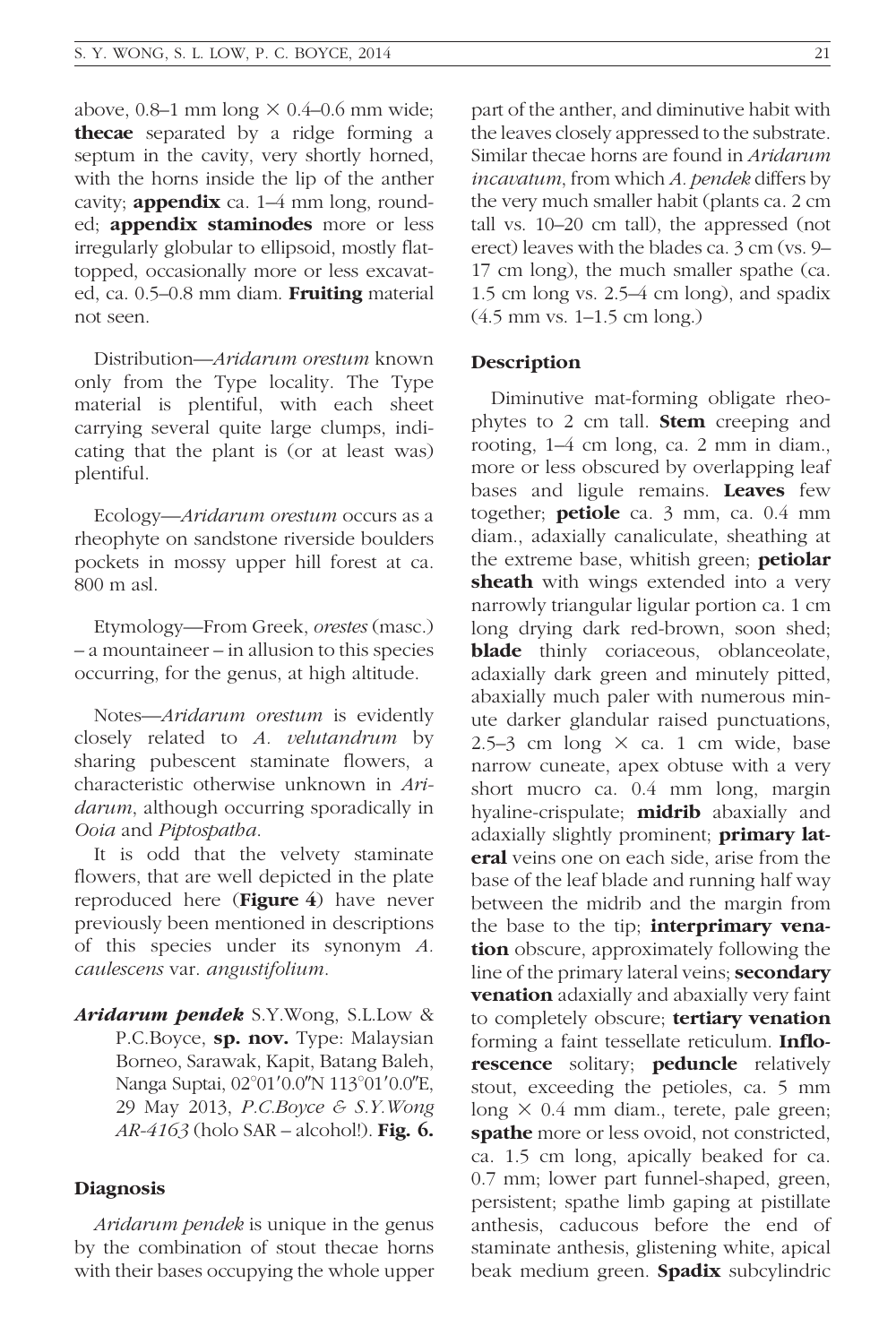

Fig. 6. Aridarum pendek S.Y.Wong, S.L.Low & P.C.Boyce. A. Plant in habitat on shales, Type locality. Note leaves appressed to the rock surface. B. & C. Inflorescence towards the end of pistillate anthesis. The spathe limb in C can be seen detaching from the persistent lower spathe. D.–F. Inflorescence at onset staminate anthesis. The spathe limb has been shed naturally. In F the nearside lower spathe is artificially removed. G. Spadix (nearside lower spathe artificially removed. The structure and orientation of the staminate flowers. **A–G** from AR-4163. Image A  $^{\circledR}$  K.Nakampto; images B–G  $^{\circledR}$  P.C.Boyce.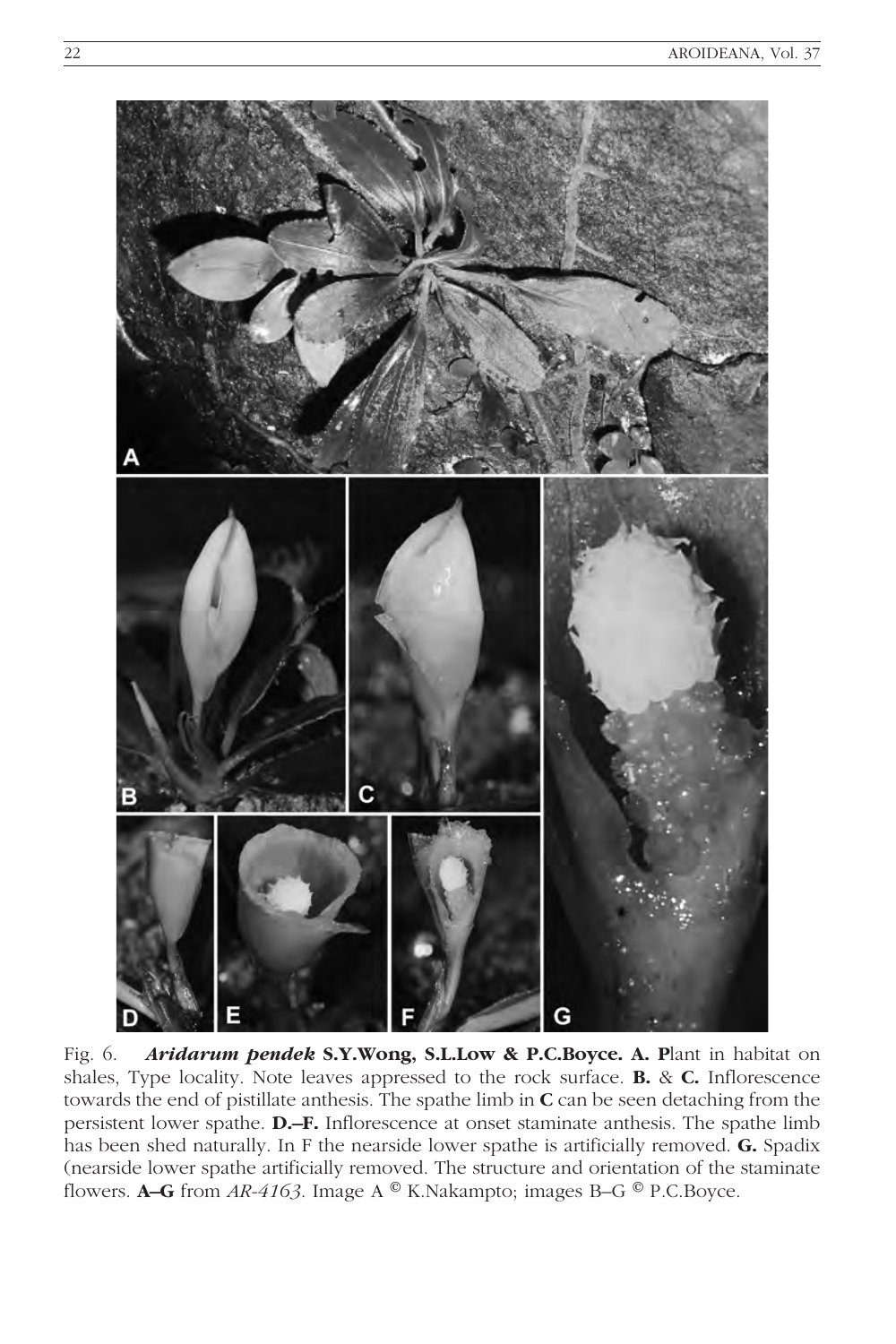to bluntly spindle-shaped, ca. 4.5 mm long, ca. 2 mm diam.; **pistillate flower zone** ca. 2 mm long, comprised for ca. 3 whorls of pistils, ca. 2 mm diam.; **pistils** crowded, sub cylindrical, ca. 0.5 mm diam., medium green; stigma sessile, discoid, about the same width as the ovary, green; interpistillar staminodes and sterile interstice absent: staminate flower zone ca. 4 mm long, comprised of 2 rows of fertile flowers; **staminate flowers** narrowly ellipsoid-rectangular from above, ca. 0.5 mm across, the connective not excavated, pale yellow, minutely glandular; thecae situated on the proximal and distal (with respect to the spadix axis) sides of the anther, each with a short, robust, slightly to strongly in-curved horn 0.2 mm long; appendix absent. Fruiting spathe funnel-form with a very ragged margin where the spathe limb has fallen; fruits and **seeds** not see not seen.

Distribution—Aridarum pendek is known only from the Type locality where it seems to be very rare.

Ecology—Aridarum pendek occurs as a rheophyte strongly rooted to shale riverside boulders under lowland moist forest at ca. 20 m asl.

Etymology—From Malay, pendek – short – in reference to this plants diminutive habit.

Notes—An extraordinary Aridarum that, based on the morphology of the staminate flowers, appears to be allied to A. incavatum H. Okada & Mori, a vegetatively very different species from the basalts of Gunung Niut in NW Kalimantan Barat. Molecular analyses is wanting.

Aridarum surukense S.Y.Wong, S.L.Low & P.C.Boyce, sp. nov. Type: Indonesian Borneo, Kalimantan Barat, Kapuas Hulu, Bunut Hulu, Nanga Suruk, 00°32'14.81"N 112°41'28.95"E, 24 Sept. 2013, K.Nakamoto AR-4218 (holo BO – alcohol!; iso SAR – alcohol!). Figs. 7 and 11E

#### Diagnosis

Aridarum surukense may be readily distinguished from all other Aridarum species by the very dark green velvety elliptic leaf blades. Among the Rostratum Complex it has the shortest spathe (ca. 5.5 cm long), and spadix (ca. 2.5 cm long).

#### Description

Small obligate clumping rheophytes ca. 18 cm tall. **Stem** condensed, suberect, ca. 1.5 cm diam, with copious strong roots. Leaves up to 15 together, petioles suberect with blades arching; **petiole**  $5-7$  cm long, laterally somewhat compressed, ca. 2 mm wide  $\times$  ca. 3 mm high, distally weakly dorsally channelled, with the edges slightly raised and rounded, sheathing at the extreme base, very dark green, minutely roughened; **petiolar sheath** with wings extended into a narrowly triangular ligular portion ca. 4 cm long, ligule of short duration; **blade** coriaceous, elliptic, 8-10 cm long  $\times$  5–5.5 cm wide, base cuneate, apex acute to slightly acuminate, apiculate for ca. 5 mm, adaxially velvety very dark green, abaxially velvety pale olive green; midrib abaxially prominent, adaxially bluntly raised; **primary lateral veins** with ca. 4 on each side, diverging at c.  $30^\circ$ , adaxially prominent, abaxially very slightly sunken; **interprimary veins** almost equalling the primaries in appearance, abaxially defined by being darker than the surrounding tissue; secondary venation  $±$  invisible. **Inflorescence** solitary, subtended by a 3–4 cm long, very narrowly triangular somewhat leathery prophyll; peduncle very slender, arching with the inflorescence pendent, equalling the petioles, 6–8 cm long, 2–2.3 mm in diam., terete, dark green, inserted ventralobliquely on the spathe; spathe narrowly ovate, not constricted, barely opening at pistillate anthesis, ca. 5.5 cm long, lower part narrowly campanuliform at anthesis, weakly gibbous ventrally, dark green, ultimately persistent through fruiting; **limb** glistening white, apiculate for ca. 5 mm, apicule dark green; limb loosening at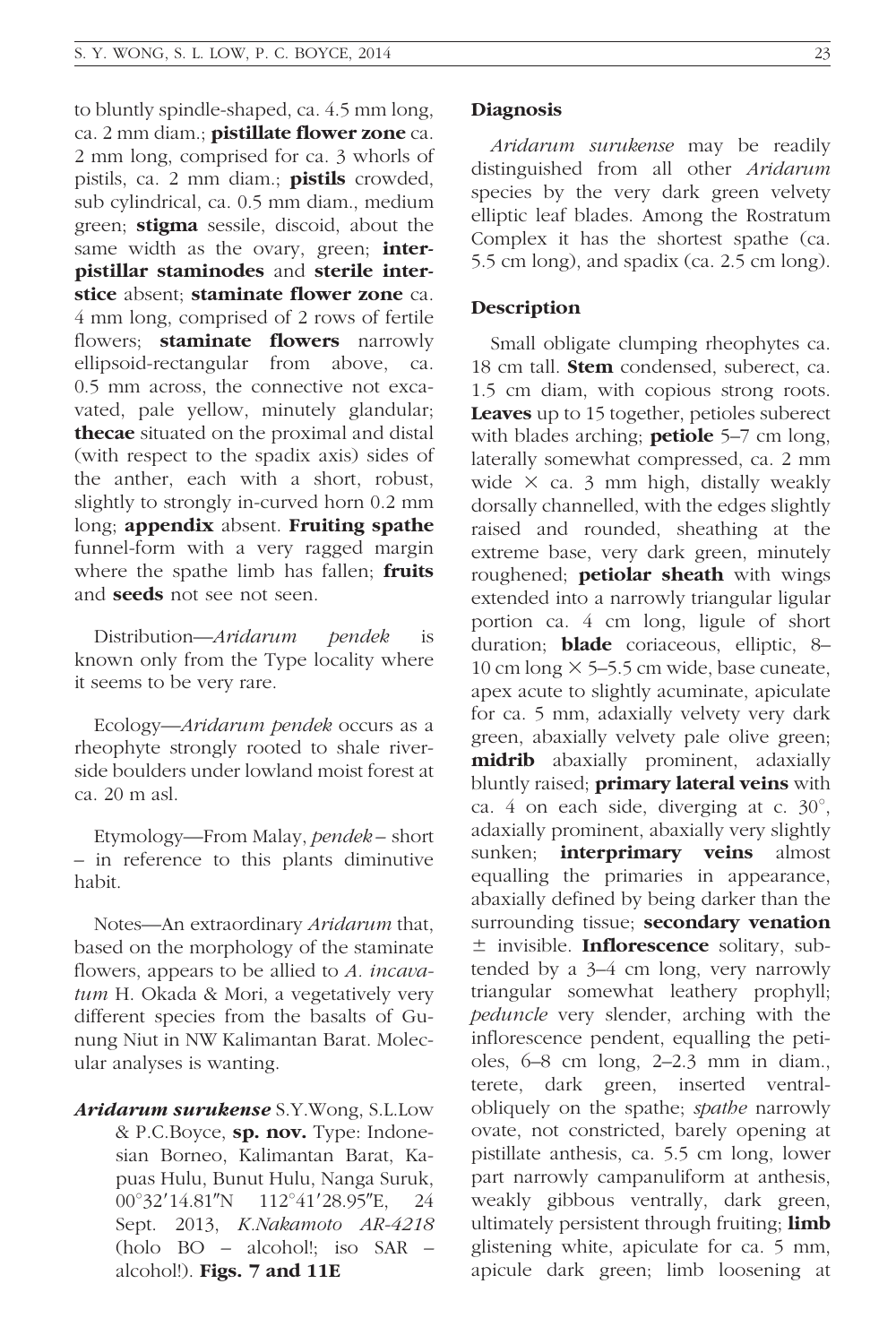

Fig. 7. Aridarum surukense S.Y.Wong, S.L.Low & P.C.Boyce. A. Inflorescence at pistillate anthesis. B. Inflorescence at pistillate anthesis, nearside spathe removed artificially. C. Inflorescence at late staminate anthesis. Note that the majority of the spathe limb has been shed, with lowermost portion deliquescent. D. Inflorescence at late staminate anthesis, nearside spathe artificially removed. **A–D** from  $AR-4218$ . Images  $\circledcirc$  P.C.Boyce.

pistillate anthesis, prior to and during staminate anthesis deliquescent and crumbling from the junction of the spathe limb and the persistent lower part, limb tearing into jagged adherent strips that eventually fall to leave a brown slimy collar of decomposing tissue that this later rots and falls to leave the narrowly campanuliform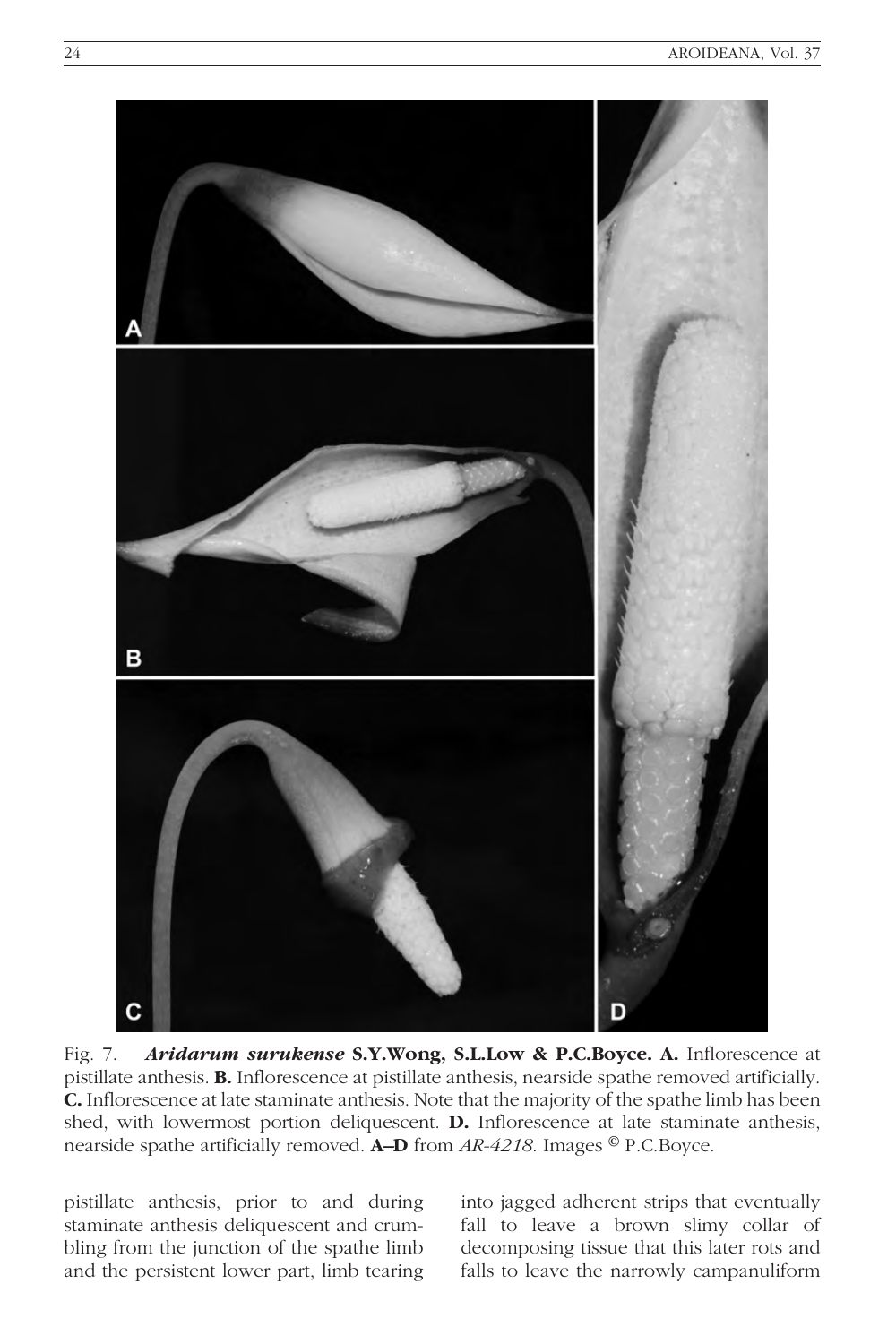persistent lower spathe, with a scarred irregular rim. **Spadix** subcylindric ca. 2.5 cm long  $\times$  ca. 4.5 mm in diam. (widest part); pistillate flower zone slender cylindric, thinner than the rest of the spadix, comprising ca. 1/3 of the spadix, obliquely inserted on peduncle, zone ca. 3 mm in diam., ventral side ca. 1 cm long, dorsal side ca. 6 mm long; pistils trapezoid-subglobose, truncate, ca. 0.9 mm in diam., pale green; stigma sessile, slightly impressed, discoid, papillose, less wide than ovary, cream; sterile interstice cylindric, truncate with the top of the pistillate zone, ca. 2 mm long, with one partial whorl of staminodes; **interstice** staminodes rather weakly differentiated from the staminate flowers, ca. 1.5 mm wide, greenish white, interpistillar zone equalling the staminate zone in width, later (at staminate anthesis) staminodes expanding laterally by extension of the filament until zone ca. 4 mm wide and blocking access to the pistils; **staminate flower zone** ca.  $\frac{1}{2}$  of total spadix length, ca. 1.2 mm long  $\times$  ca. 4.5 mm wide, cylindrical, basally merging with the interstice and apically merging with the appendix; staminate flowers each comprised of a single stamen, ivory,  $\pm$ horseshoe-shaped in plan view and somewhat arching, with a conspicuous deep narrow suture between the thecae, ca.  $1 \times$ 1 mm, connective with the inner part slightly channelled, smooth, and the distal margins (with respect to spadix axis) verruculose; thecae ellipsoid, imperceptibly embedded in the ends of the 'arms' of the horseshoeshaped connective, each ca. 0.3 mm long, displaced to the proximal (with respect to the spadix axis) side of the stamen with distalpointing horns; thecae horns ca. 0.4 mm long, stiff, translucent except for the base, directed upwards; **appendix** ca. 1 cm long, usually comprising slightly more than 1/3 of the entire spadix, cylindrical, obtuse; **appen**dix staminodes mostly comprised of very densely-packed irregular circular and partially coherent verruculose and pellucid-glandular brain-like staminodes, lowermost staminodes closely reminiscent of staminate flowers but lacking thecae horns, terminalmost few more laxly arranged, pale cream. Infructescences not observed.

Distribution—Aridarum surukense is known only from the area of Nanga Suruk, on the western flank of the Muller Range.

Ecology—Aridarum surukense is an obligate rheophyte on exposed volcanic rocks along fast flowing streams under lowland perhumid forest at ca. 40 m asl.

Etymology—The trivial epithet is derived from the name of the Type locality, plus Latin *ense* [*ensis, masc.*]. Nanga in the Iban language is the point of a smaller river entering (or leaving) a larger river.

Notes—Aridarum surukense is a highly distinctive species, not only by virtue of the velvety very dark black-green leaves, but also in lacking staminodes at the base of the spadix (present in all other Aridarum species so far described), but also in the rather weak differentiation of the interstice staminodes from the staminate flowers.

Aridarum velutandrum S.Y.Wong, S.L. Low & P.C.Boyce, sp. nov. Type: Malaysian Borneo, Sarawak, Bintulu, Similajau N.P., Batu Anchau trail, 03°21'21.8"N 113°09'41.0"E, 16 July 2006, P.C.Boyce et al. AR-1915 (holo  $SAR - alcohol!)$ . Fig. 8.

#### Diagnosis

Aridarum velutandrum and A. orestum both have pubescent staminate flowers. Aridarum velutandrum is, however, readily distinguished by having very short, naked stems (vs. stems elongated and clothed in conspicuous fibrous-netted cataphyll, ligule, and leaf base remnants), and very stiff leaf blades that are sharply V-shaped in crosssection, and furnished with a sharply pointed tip (vs. leaf blades by the softly leathery, almost flat with a tubular leaf tip).

#### Description

Very diminutive mat-forming obligate rheophytes to  $3 \text{ cm}$  tall. **Stem** very short, at most ca. 1.5 cm long, ca. 2 mm in diam., naked. Leaves many together, forming a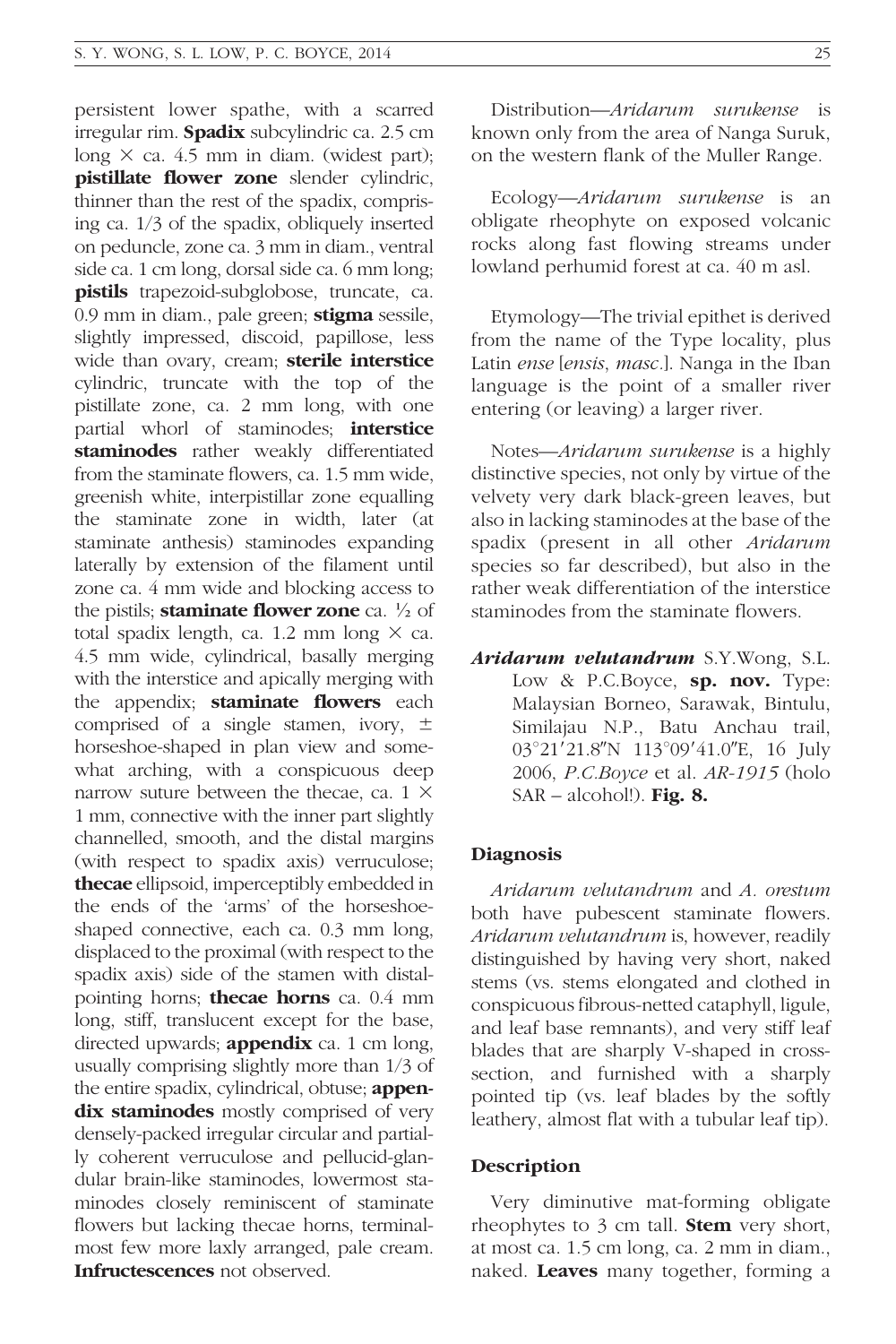

Fig. 8. Aridarum velutandrum S.Y.Wong, S.L.Low & P.C.Boyce. A. Flowering plant in habitat on sandstone boulders, Type locality. B. & C. Inflorescence at onset pistillate anthesis. Note that the spathe has inflated to create a slit through which the spadix is visible. D. & E. Inflorescence at pistillate anthesis, spathe artificially removed. Note the pubescent staminate flowers. **A–E** from  $AR-1915$ . Images  $^{\circledR}$  P.C.Boyce.

dense sward; petiole 0.5–1 cm long, ca. 1 mm diam., adaxially canaliculate, sheathing at the extreme base; petiolar sheath with wings extended into a very narrowly

triangular ligular portion 1 cm long drying dark red-brown; **blade** very stiff, adaxially very dark green, paler abaxially, acicular, 0.5–2.5 cm long  $\times$  1–2 mm wide, base very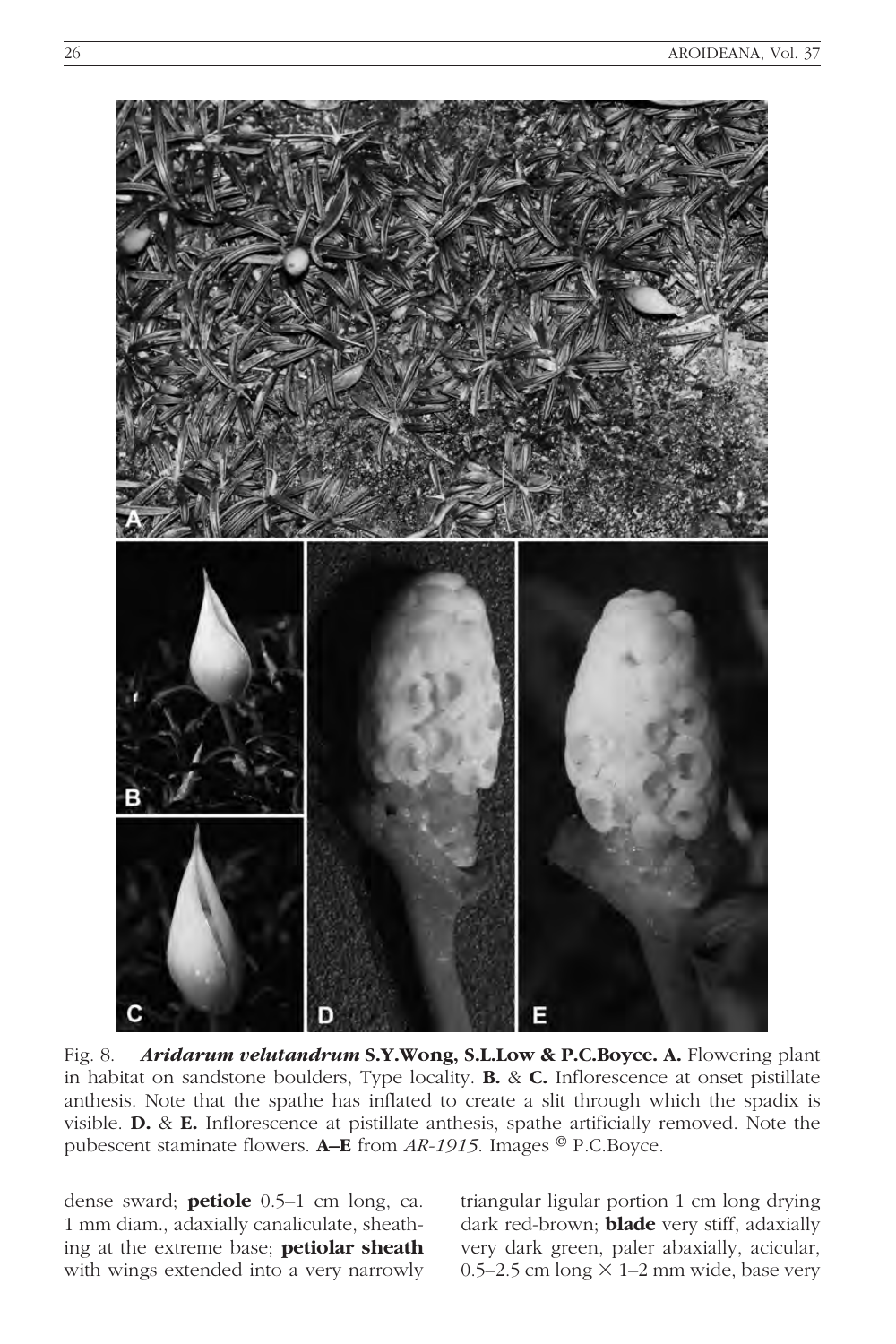narrow cuneate, apex sharply pointed, for ca. 0.5 mm, margin thickened; midrib abaxially prominent, adaxially impressed, primary lateral almost indistinguishable, running to a thick marginal vein; secondary and tertiary venation mostly completely obscure in living material, forming a faint tessellate reticulum in dry material. Inflorescence solitary; peduncle somewhat stout, exceeding the petioles, ca. 5 mm long  $\times$  1 mm diam., terete, pale green; spathe more or less ovoid, not constricted, ca. 1.5 cm long and apically beaked for ca. 2 mm; lower part funnel-shaped, green, persistent; **limb** inflating and gaping to create a slit at pistillate anthesis, then sooncaducous, glistening white, apical beak medium green. **Spadix** bluntly spindleshaped, ca. 8 mm long, ca. 3 mm diam.; pistillate flower zone ca. 0.5 mm long, reduced to one or incompletely 2 whorl of pistils, ca. 2 mm diam.; **pistils** crowded, subglobose, ca. 0.5–1.5 mm diam., green; stigma sessile, discoid, centrally impressed, about the same width as the ovary, green; interpistillar staminodes confined to a row along the spathe/spadix adnation, shortly stipitate, globose, deep yellow, darker on the top, about the height of the pistils; **sterile interstice** defined a partial to complete whorl of staminodes, these pubescent, globular, 0.5–0.6 mm in diam., medium yellow; staminate flower **zone** ca. 5–9 mm long, comprised of 1–2 rows of fertile flowers: **staminate flowers** crowded, each comprised of two stamens arranged in longitudinally aligned pairs, truncate, deeply excavated with the thecae together on the inner (with respect to the stamen pairs) side of the anther, ellipsoid to ellipsoid-oblong from above, 0.8–1 mm long  $\times$  0.4–0.6 mm wide, pubescent, medium yellow; **thecae** separated by a ridge forming an incomplete septum in the cavity or this weak or absent, very shortly horned, with the horns on edge of the anther; **appendix** ca.  $1-4$  mm long, rounded; **appendix staminodes** more or less irregularly globular to ellipsoid, mostly flattopped, lowermost ones more or less excavated, ca. 0.5–0.8 mm diam., pubescent, medium yellow. Fruiting spathe funnelform, pale greenish; **fruits** not seen.

Distribution—Aridarum velutandrum is known only from Similajau N.P. (Bintulu, Sarawak), where it is restricted to the very hard sandstones of the Sungai Anchau.

Ecology—Aridarum velutandrum occurs as a rheophyte on in slightly shaded very hard river sandstones under humid lowland forest between 30 and 60 m asl.

Etymology—From Latin, velutinae – velvety – and anther –hence the pubescent staminate flowers and staminodes.

Notes—Aridarum velutandrum and A. orestum are unique in the genus in having pubescent staminate flowers. It is highly probable that they are closely related and possibly the result of a vicariance event separating a lowland (A. velutandrum) and a highland (A. orestum) population. Molecular analyses is required but will necessitate re-collection of A. orestum since attempts to retrieve DNA from the alcohol-treated prior to pressing Type material have comprehensively failed.

Aridarum zygosetum S.Y.Wong, S.L.Low & P.C.Boyce, sp. nov. Type: Indonesian Borneo, Kalimantan Barat, Sekadau, Nanga Taman, 00°16'6.0"S 110°49'6.0"E, 4 April 2012 K.Nakamoto AR-3843 (holo BO – alcohol!; iso SAR – alcohol!). Figs. 9 and 10.

## Diagnosis

Uniquely Aridarum zygosetum shares with A. montanum having each stamen furnished with a pair of long setiform thecae horns with the tips of each horn pair overlapping, but is easily distinguished by the much larger, erect, elliptic, softly coriaceous leaf blades up to 22 cm long  $\times$ 5 cm wide (vs. leaf blades linear-lanceolate, stiffly coriaceous, up to 10 cm long  $\times$ 4.5 mm wide), the large spathe (ca. 9 cm vs. ca. 2 cm long), and longer spadix (ca. 4.5 cm vs. 1.5 cm long).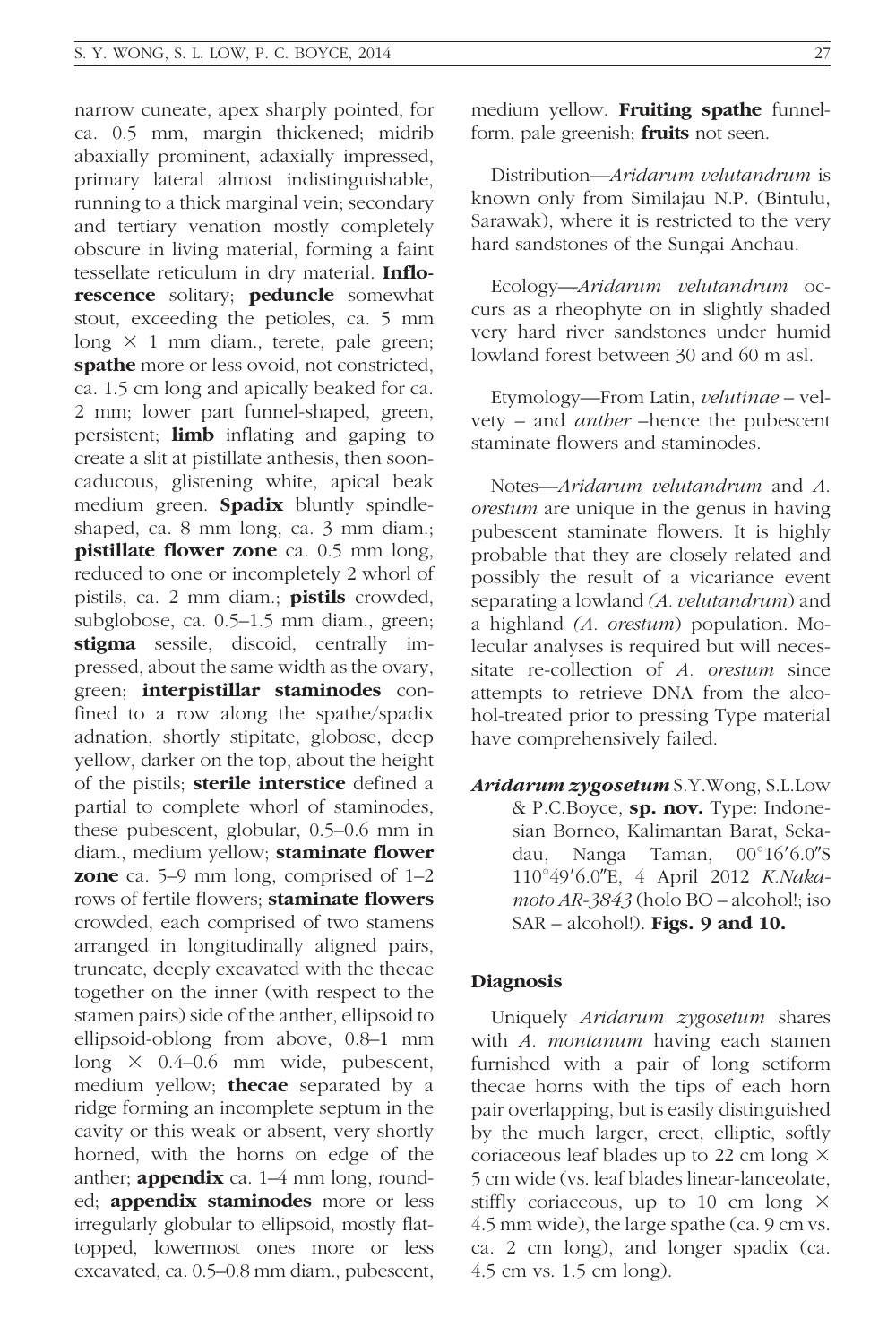

Fig. 9. Aridarum zygosetum S.Y.Wong, S.L.Low & P.C.Boyce. A. & C. Flowering plants in habitat on granite. B. Large population in a granite-lined gulley. D. & F. Fruiting plant in habitat. Note (F) that the fruits have decomposed. Later these will be washed from the splash-cup by rain or water spate. E. Spadix at late staminate anthesis, spathe artificially removed. Note the staphylinds, the likely pollinator. A from AR-3774; B–C from AR-3987; **D** & **F** from  $AR-3843$ ; **E** from  $AR-3771$ . Images  $\circ$  K.Nakamoto.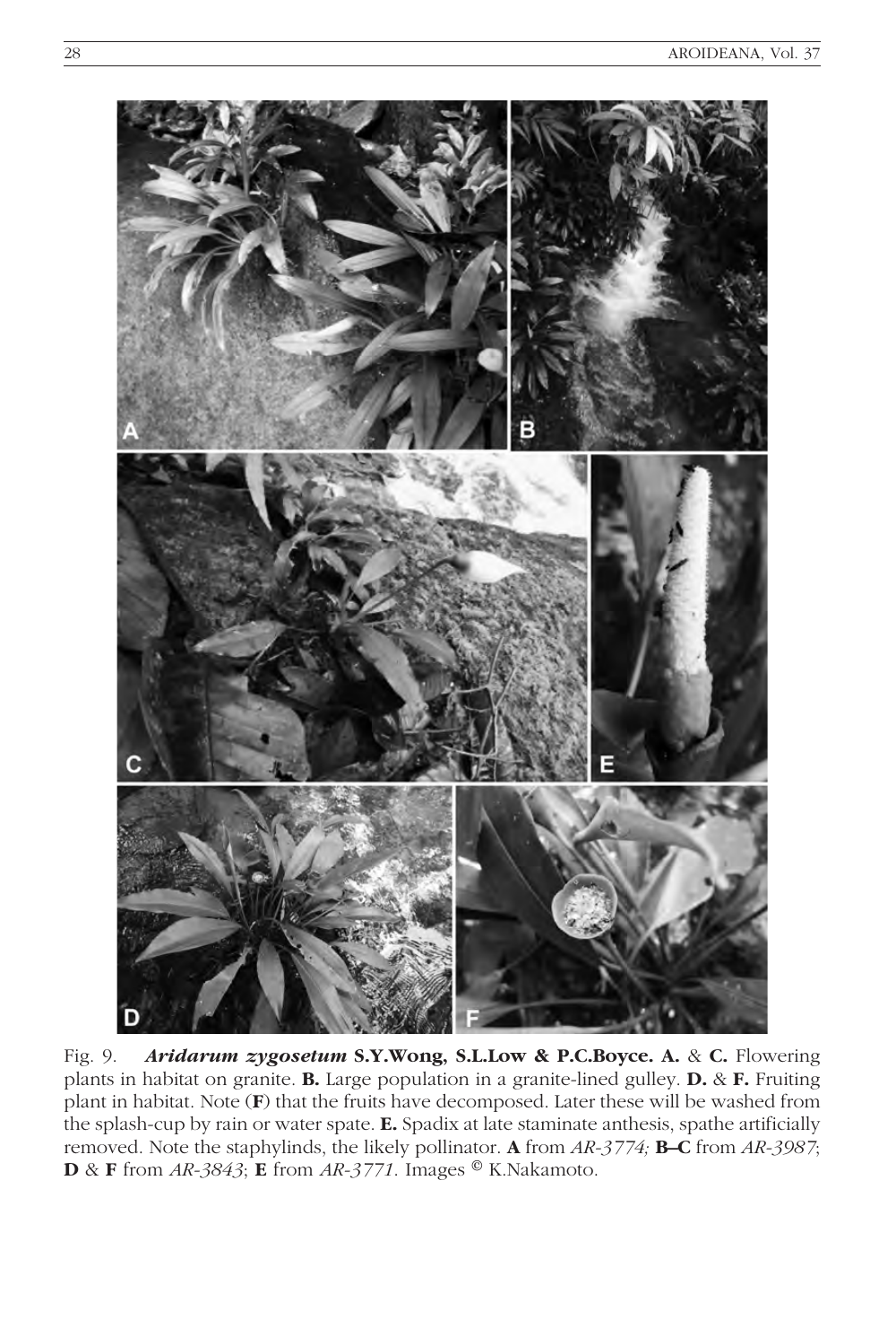

Fig. 10. Aridarum zygosetum S.Y.Wong, S.L.Low & P.C.Boyce. A. & B. Inflorescence at pistillate anthesis. Note  $(B)$  the manner that the spathe limb has inflated and unfurled. C. Inflorescence at late pistillate anthesis, nearside spathe artificially removed. Note that pistils are still wet and that the thecae horns are becoming erect. **D.** Inflorescence at staminate anthesis with the spathe limb separating from the persistent lower part. **E.** Spadix at staminate anthesis with the thecae horns fully erect. **F.** Detail of the lower part of the spadix, showing the interpistillar staminodes at the base, the pistillate flower zone, and the lower part of the interstice. G. Inflorescence at staminate anthesis. The spathe limb is shed, leaving a ragged margin to the persistent lower spathe. Note the pollen masses at the tips of the thecae horns. A & B from  $AR-3771$ ; C from  $AR-3777$ ; D from  $AR-3993$ ; E. from  $AR-3843$ ; F from  $Ar-3800$ ; G from  $AR-3845$ . Images  $\circ$  P.C.Boyce.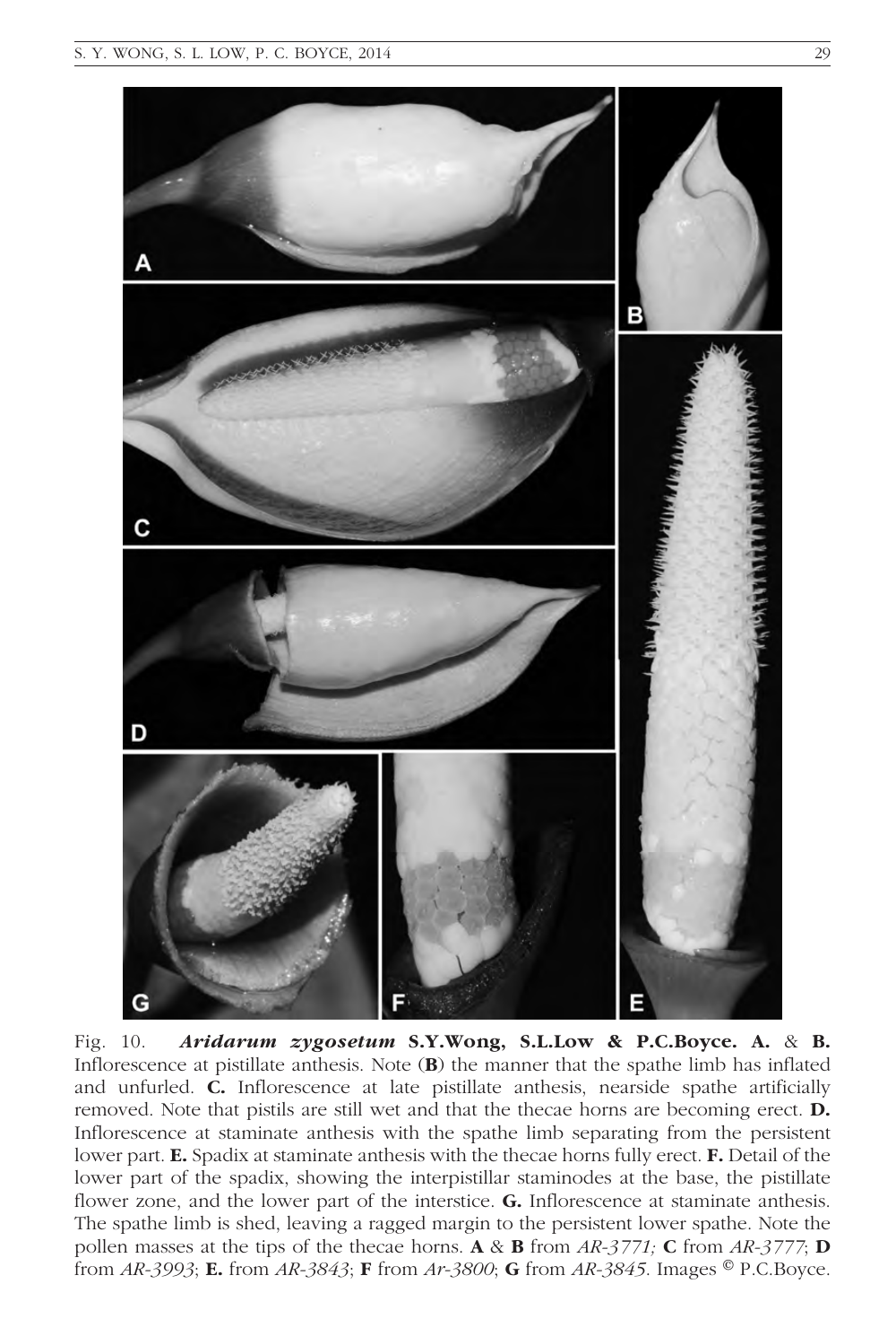

Fig. 11. Aridarum Rostratum Complex spadix comparisons, spathe artificially removed in A–C; nearside spathe artificially removed in E. Aridarum rostratum Bogner & A.Hay. A. Aridarum uncum P.C.Boyce & S.Y.Wong B. Aridarum alatense S.Y.Wong, S.L.Low & P.C.Boyce C. Aridarum hippocrepis P.C.Boyce & S.Y.Wong D. Aridarum surukense S.Y.Wong, S.L.Low & P.C.Boyce E. A from AR-3532; B from AR-3901; C from AR-4156; D from AR-3842; E from AR-4218. Images  $\degree$  P.C. Boyce.

#### Description

Medium-sized clumping obligate rheophytes to 30 cm tall. **Stem** condensed, erect, ca. 5 cm long  $\times$  ca. 2 cm in diam., mostly obscured by the dense leaf bases, with copious strong roots and often with stilt-roots emerging from between the leaf bases. Leaves many together, petioles sub erect with blades slightly arching; individual modules with several leaves, modules subtended by a linear-triangular 2-keeled prophyll to 7 cm long and ca. 5 mm wide, initially prophyll green, but soon decaying; petiole 9–14 cm long, weakly D-shaped in cross section, ca.  $3 \text{ mm}$  wide  $\times$  ca. 2.5 mm high, dorsal edges slightly raised, sheathing at the extreme base, medium green; petiolar sheath with wings extended into a narrowly triangular ligular portion 5–8 cm

long, ligule soon marcescent and shedding to leave a short collar of papery tissue; **blade** softly coriaceous, elliptic, 14–22 cm long  $\times$  4–5.5 cm wide, base cuneate, apex acute, apiculate for ca. 5 mm, adaxially semi glossy dark green, glossy pale abaxially; **midrib** abaxially prominent, somewhat paler than the rest of the blade, adaxially bluntly raised; primary lateral 4 or 5 adaxially weakly defined veins on each side, these diverging at ca.  $30^\circ$ ; interprimary veins slightly darker than the primaries in appearance; secondary venation adaxially invisible. Inflorescence solitary or up to three together alternating with foliage leaves, subtended by a ca. 7 cm long, very narrowly triangular somewhat leathery cataphyll; **peduncle** slender, erect, equalling to slightly exceeding the petioles up to 14 cm long, ca. 3 mm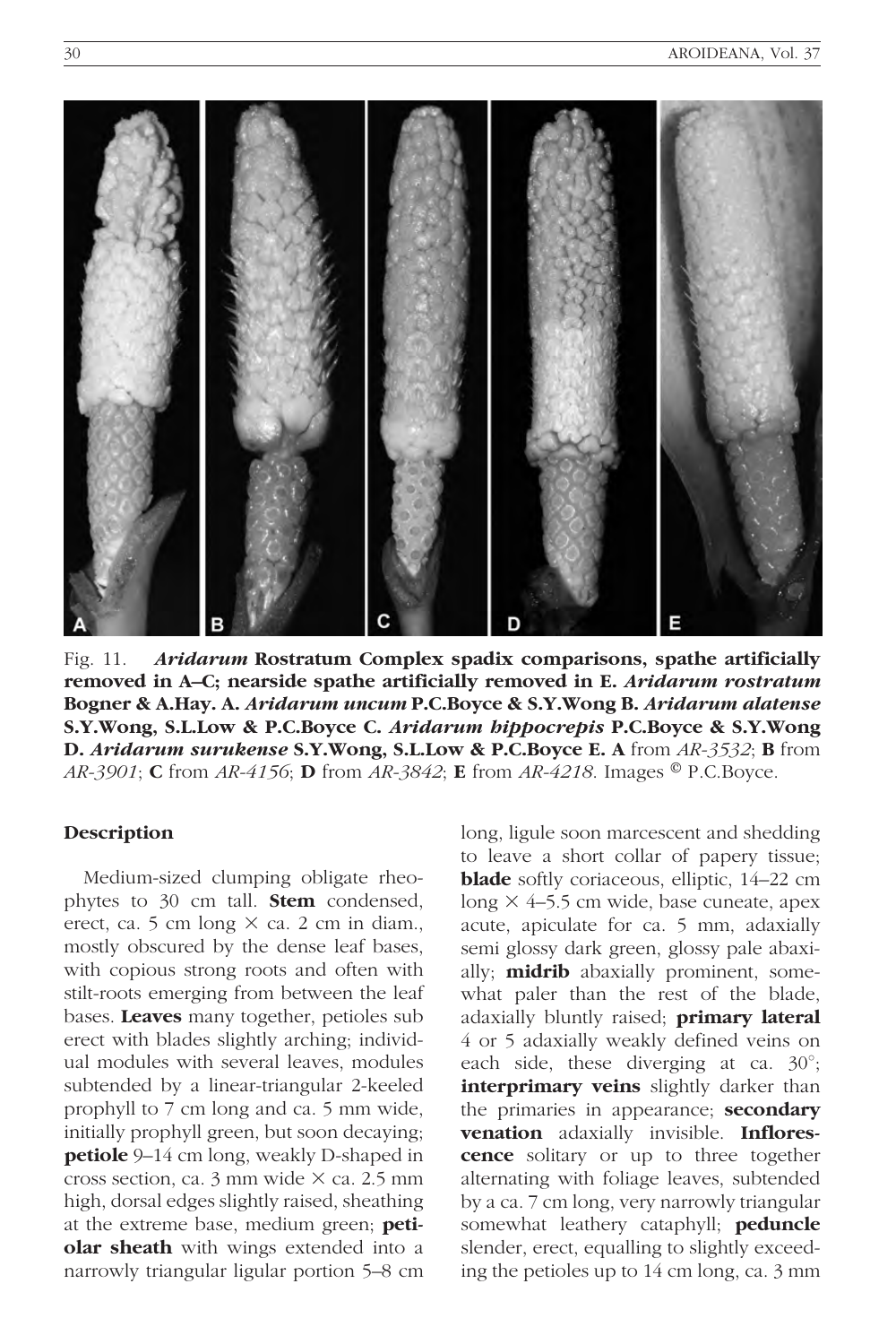diam., terete, medium green, inserted slightly obliquely on the spathe; spathe broadly ovate with a long acuminate tip, not constricted, 8–9 cm long, lower part campanuliform at anthesis, medium green, ultimately persistent through fruiting, limb glistening white, apiculate for up to 1 cm, apicule distally green; limb gaping at pistillate anthesis, caducous from the junction of the spathe limb and the persistent lower part, limb falling more-or-less intact to leave the narrowly campanuliform persistent lower spathe, with a scarred regular rim. **Spadix** tapering cylindric, ca. 4.5 cm long  $\times$  ca. 7 mm in diam. (widest part), usually fertile to the tip; **pistillate flower zone** oblong cylindric, about the same width as the other fertile parts of the spadix, comprising slightly less than  $\frac{1}{4}$  of the spadix, ca. 1 cm long, 2–3 rows of trapezoidal to hexagonal glossy white staminodes at the base; **pistils** subglobose, truncate, c. 1.1 mm in diam., pale green; stigma sessile, slightly impressed, hexagonal, papillose, wider than ovary, pale green; sterile interstice cylindric, equalling the pistillate zone in width, ca. 1.3 cm long, with several dense whorls of hexagonal staminodes, these ca. 1.3 mm in diam., glossy white; staminate flower zone ca.  $\frac{1}{2}$  of total spadix length, ca. 2 cm long, lower part equalling the width of the sterile interstice, fertile to the tip, or the tip furnished with two or three staminodes, glossy white; **staminate flowers** densely packed, comprised of two stamens, ivory,  $\pm$  oblong, with the long sides parallel to the spadix axis, ca.  $2 \times 1$  mm, connective with the surface with a narrow longitudinal groove; **thecae** ellipsoid, imperceptibly embedded in the ends connective, each ca.  $0.5$  mm long; **thecae horns** two per stamen, ca. 3 mm long, stiff, semi-translucent, appressed to the stamen during pistillate anthesis, becoming semi-erect and then erect at staminate anthesis, and then producing an irregular mass of pollen from the tip. Infructescence an erect splash-cup. Fruiting spathe campanuliform, ca. 1.5 cm long  $\times$  c. 1.5 cm wide, medium green with a scar along the rim; **immature fruits** prismatic globose, c. 2 mm tall and in diam., dark green; stigmatic remains sunken, dark brown; **ripe fruits** deliquescing into a pale whitish slime; **seeds** ellipsoid, longitudinally very finely ridged, on one end with an elongate, curved micropylar appendage.

Distribution—Aridarum zygosetum is known from two discrete populations ca. 150 km distant at Nanga Taman (Kalimantan Barat), and Kudangan (Kalimantan Tengah).

Ecology—Aridarum zygosetum occurs as a rheophyte on exposed riverside granite boulders under lowland to hill perhumid forest; 90–350 m asl.

Etymology—From Green, zygos – a yoke –, and Latin, setos – a bristle –, in allusion to the paired thecae horns.

Notes—Despite sharing the characteristic long setiform thecae horns with A. mon $tanum$  in all other respects  $A. zygosetum$  is highly differentiated from A. montanum and it is not at all clear to which species A. zygosetum may be most closely related. Preliminary molecular analyses by the second author place A. zygosetum alone in an isolated clade.

Plants from Kudangan (Kalimantan Tengah, ca. 150 km SW of the Type locality at Nanga Taman) are indistinguishable in vegetative morphology from plants at Nanga Taman, but differ by the shorter sterile interstice separating the pistillate and staminate flower zone, the less robust thecae horns, and the shorter spathe limb inflating less at pistillate anthesis. Further analytical work is needed to determine if these two populations represent taxonomically significant units.

On several occasions inflorescences of A. zygosetum have been found in habitat with staphylinid beetles present at pistillate and staminate anthesis (Fig. 9E). Staphylinids have never previously been recorded for Aridarum, and they are not common pollinators in tropical Araceae in general. More investigations are needed

Other material examined: INDONESIAN BORNEO. Kalimantan Barat: Sekadau.